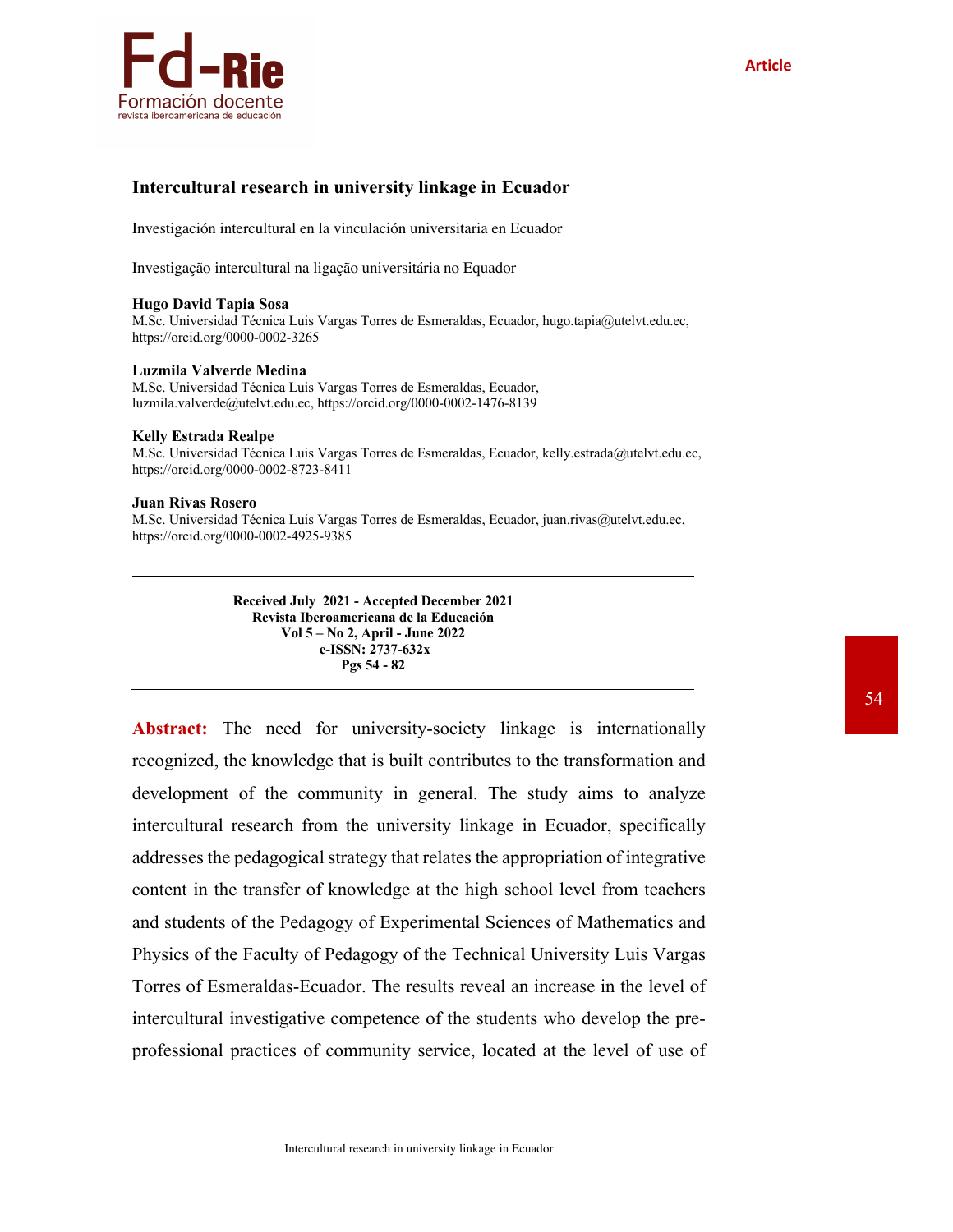**Article**



technological applications, which made possible the improvement of the academic performance of high school students from the execution of a pedagogical strategy, in the same way, it was valued that its practical implementation is a carrier of transformations that overcome the traditional forms of teaching and learning. It is concluded that the university linkage can be extensively implemented in the context of research-interculturality, corroborating the purpose of overcoming the inadequacies presented in the research-training-intercultural formation, as well as the competences of the students involved in this research.

**Key words:** research; interculturality; knowledge transfer; pre-professional practice; competencies.

**Resumen:** La necesidad de la vinculación universidad-sociedad es reconocida a nivel internacional, los saberes que se construyen aportan a la transformación y desarrollo de la comunidad en general. El estudio tiene como objetivo analizar la investigación intercultural desde la vinculación universitaria en Ecuador, específicamente se aborda la estrategia pedagógica que relaciona la apropiación del contenido integrador en la transferencia de saberes a nivel de bachillerato desde los profesores y estudiantes de la carrera Pedagogía de las Ciencias Experimentales de Matemáticas y Física de la Facultad de la Pedagogía de la Universidad Técnica Luis Vargas Torres de Esmeraldas-Ecuador. Los resultados revelan un incremento del nivel de competencia investigativa intercultural de los estudiantes que desarrollan las prácticas preprofesionales de servicio comunitario, situado en el plano de uso de aplicativos tecnológicos, lo que posibilitó el mejoramiento del desempeño académico de los alumnos del bachillerato a partir de la ejecución de una estrategia pedagógica, de igual manera, se valoró que su implementación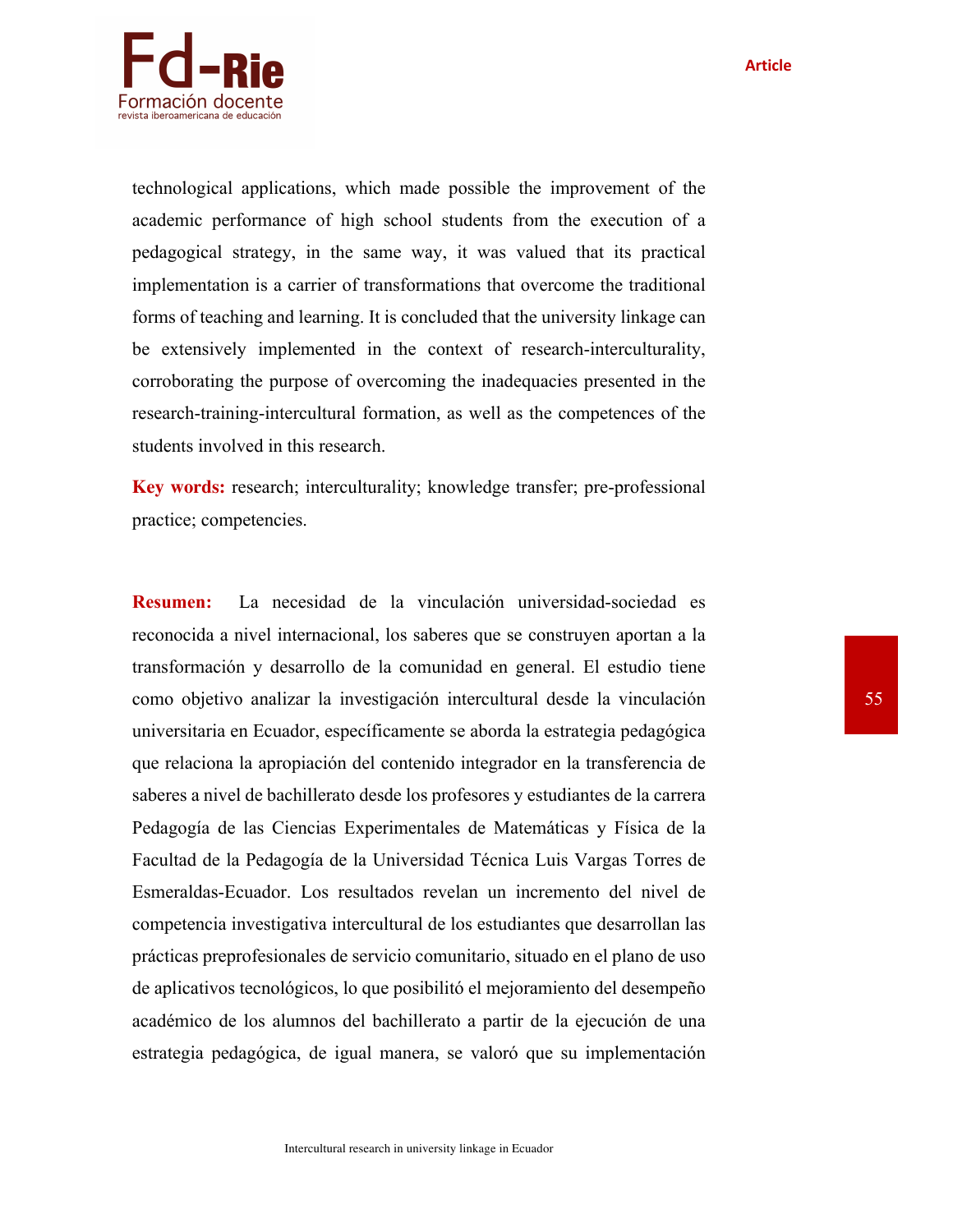

práctica es portadora de transformaciones que superan las formas tradicionales de la enseñanza y el aprendizaje. Se concluye que la vinculación universitaria puede ser instrumentada extensivamente en el contexto de investigación-interculturalidad, se corrobora el fin de superar las insuficiencias que se presenta en la formación investigativa - formativa intercultural, así como las competencias de los estudiantes involucrados en esta investigación.

**Palabras clave:** investigación, interculturalidad; transferencia de saberes; práctica preprofesional; competencias.

**Resumo:** A necessidade de ligações universidade-sociedade é reconhecida internacionalmente; o conhecimento que é construído contribui para a transformação e desenvolvimento da comunidade em geral. O estudo visa analisar a investigação intercultural da ligação universitária no Equador, abordando especificamente a estratégia pedagógica que relaciona a apropriação de conteúdos integrativos na transferência de conhecimentos a nível do ensino secundário de professores e alunos da Pedagogia das Ciências Experimentais de Matemática e Física da Faculdade de Pedagogia da Universidade Técnica Luis Vargas Torres de Esmeraldas-Equador. Os resultados revelam um aumento do nível de competência de investigação intercultural dos estudantes que desenvolvem estágios de serviço comunitário pré-profissional, localizados na utilização de aplicações tecnológicas, o que permitiu melhorar o desempenho académico dos estudantes do ensino secundário a partir da implementação de uma estratégia pedagógica, da mesma forma que se avaliou que a sua implementação prática é portadora de transformações que superam as formas tradicionais de ensino e aprendizagem. Conclui-se que a ligação universitária pode ser amplamente implementada no contexto da investigação-interculturalidade, corroborando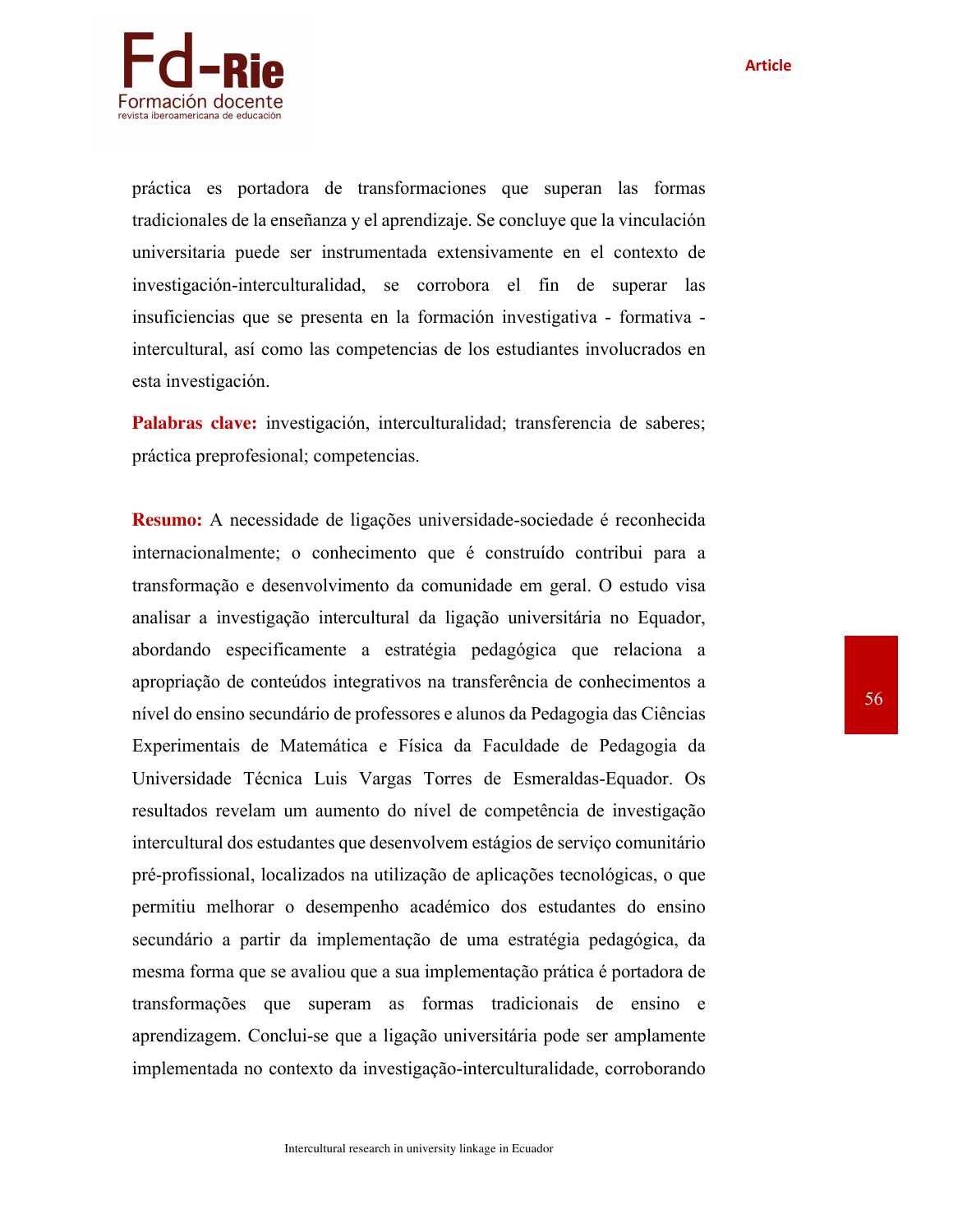

o objectivo de ultrapassar as insuficiências apresentadas na investigaçãoformação-formação-intercultural, bem como as competências dos estudantes envolvidos nesta investigação.

**Palavras-chave:** investigação, interculturalidade; transferência de conhecimentos; prática pré-profissional; competências.

## **INTRODUCTION**

The linkage constitutes a substantive function of higher education institutions and a key component of the nation state. This process also shares the field of international relations with increasingly powerful non-state actors, to whom we often respond without objections, because this is imposed by lending agencies when commitments are made to them.

Unfortunately, sometimes occurs through bonding a process of recolonization, in which (Santos, 2018):

"Sovereignty is being eroded as powerful states and non-state actors unite to seize control of natural resources and people's lives in poor states. Capitalism today is experiencing one of the most destructive moments in its recent history, as witnessed by new forms of primitive accumulation by dispossession, the re-enactment of colonial rapine, now spreading throughout the global South" (p. 26).

In this recolonizing scenario, apparently absent from the interests of teachers, students and various social groups, there is an urgent need to develop decolonizing pedagogical processes, in order to act with awareness of what is established in the legal framework that currently regulates the operation of Higher Education Institutions in the Republic of Ecuador.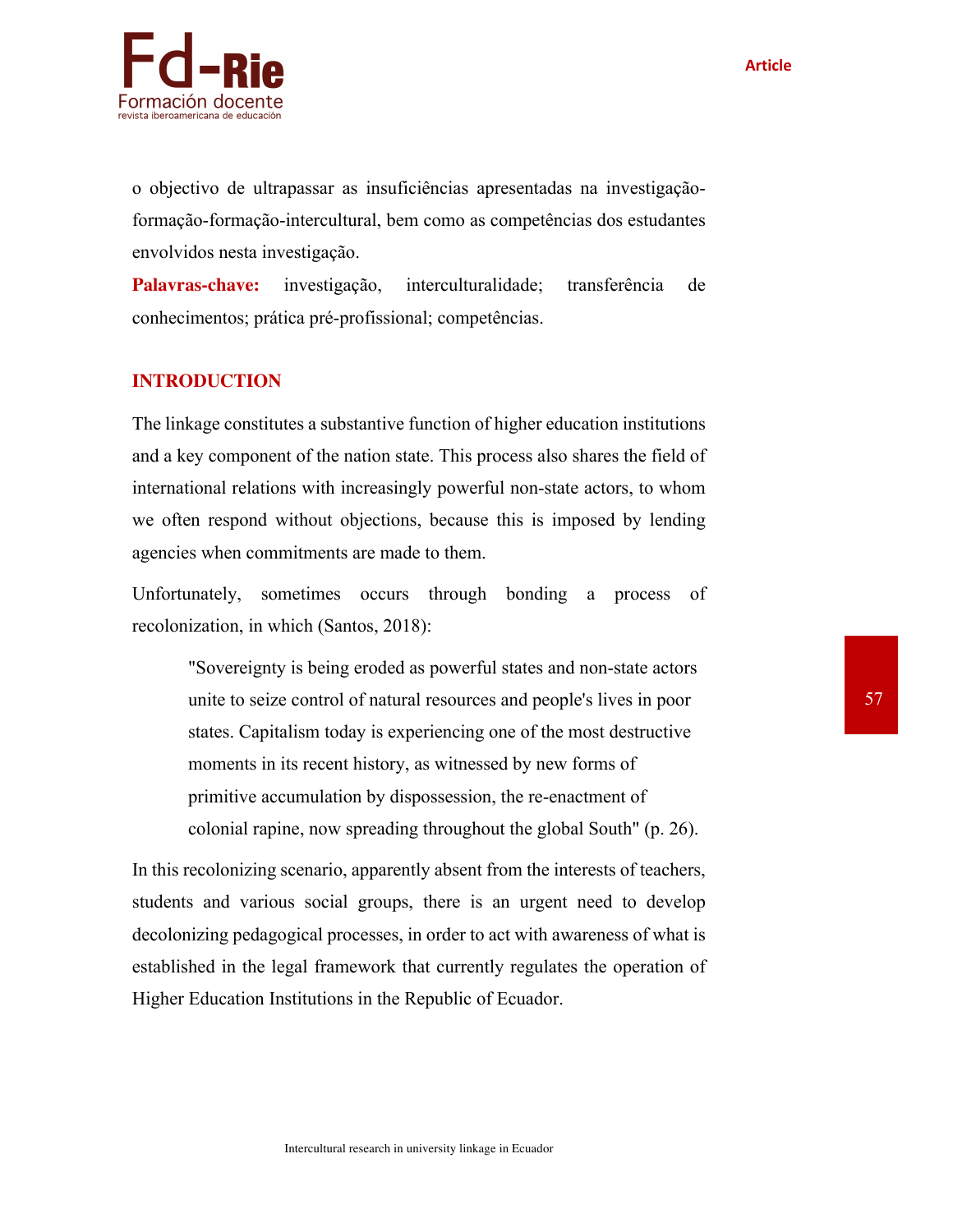**Article**



In this regard, it is essential to pay attention to what is expressed in Art. 117 of the Organic Law of Higher Education (LOES), paragraph 3, which defines as substantive functions of higher education institutions the teaching, research and linkage with society (LOES, 2010). This entails, in a sustained manner, the planning and execution of articulated actions to contribute to local and national development on a permanent basis, through community service work or linkage with society in Art.8, of the Law itself (LOES, 2010).

Likewise, the linkage and its adequate impact and quality are rights of the students of Higher Education Institutions (HEI). In this regard, Art. 13, paragraph a) LOES (2010) states that the right to Higher Education must be guaranteed through teaching, research and its linkage with society, and ensure increasing levels of quality, academic excellence and relevance.

It should be noted that the Constitution of the Republic of Ecuador (2018) also provides important guidelines regarding the purposes of the linkage process. Article 343 states that the purpose of the national education system shall be the development of individual and collective capacities and potentialities of the population, which enable learning, and the generation and use of knowledge, techniques, knowledge, arts and culture. Art. 350 states that the purpose of the higher education system is academic and professional training with a scientific and humanistic vision; scientific and technological research; innovation, promotion, development and dissemination of knowledge and culture; and the construction of solutions to the country's problems, in relation to the objectives of the development regime.

Article 351 states that the higher education system shall be articulated with the national education system and the National Development Plan, where the principles of responsible autonomy, co-government, equal opportunities, quality, relevance, comprehensiveness, self-determination for the production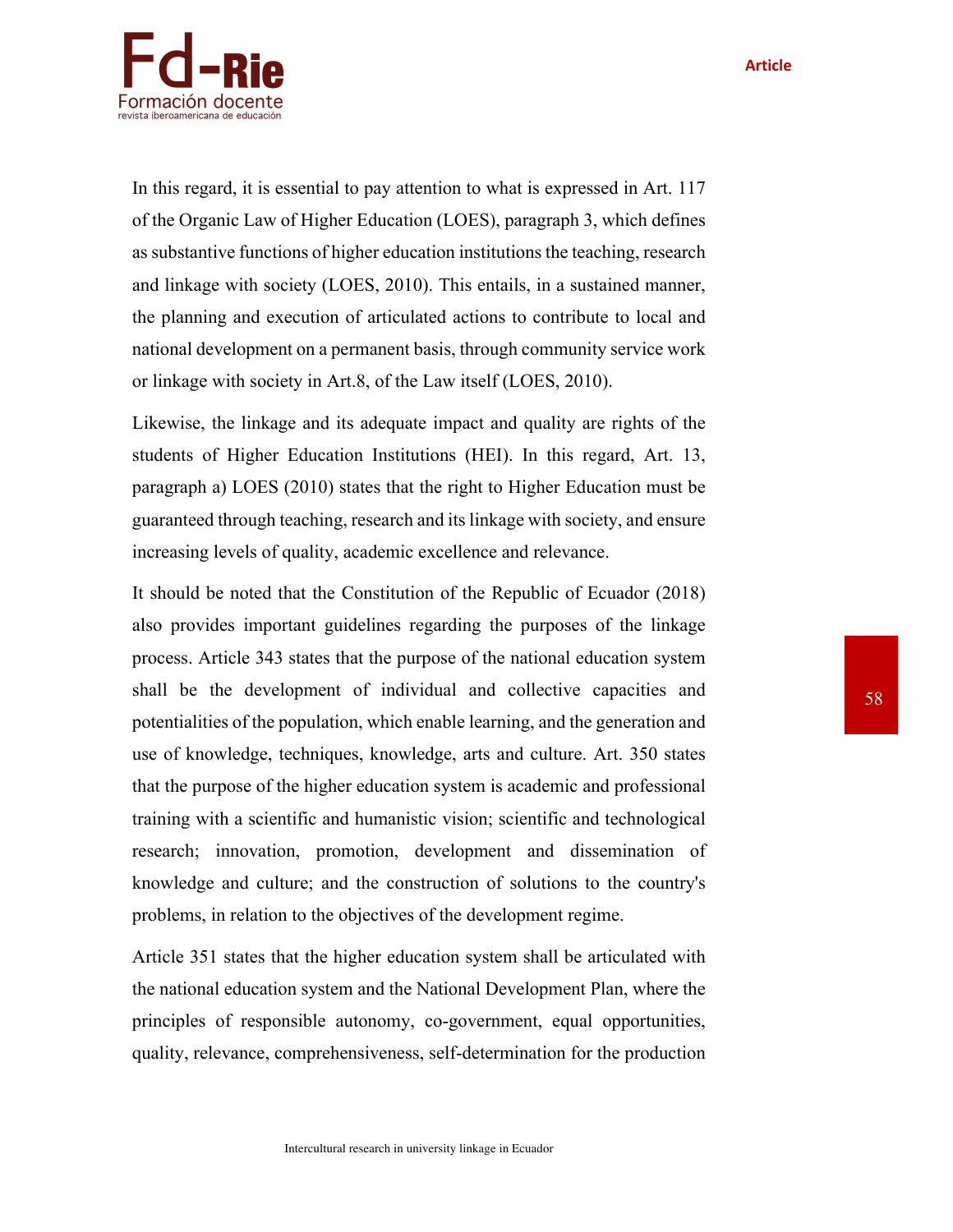

of thought and knowledge, within the framework of the dialogue of knowledge, universal thought and scientific, technological and global production shall govern.

These aspects of the current legal framework reflect the importance of the linkage process established between the university and society, and in particular the importance of developing this process between careers and educational units in the education system.

The transformations that are taking place globally and in Latin America affect universities in their essence; the management of university processes is confronted with new conditions, whose characteristics are the acceleration and constant transformation of the environment in all aspects. Universities must develop the management of their processes with the capacity to interpret this complexity and to contribute to reconfigure the institutions and make them more flexible to changing scenarios. Didriksson (2000)

The axis of these transformations is the articulation of the relationship between the university and society, with the transfer of knowledge and technologies of networks that go beyond campuses, institutes and faculties, which are determined in the strategies of countries, regions and the world as a whole. The contradictory dialectical relationship between the process of linking a pedagogical career with the educational units of the education system, are the expression of the dialectical relationship of the linking of the University - Society at the level of the Education System.

The present study aims to analyze the intercultural research from the university linkage in Ecuador, specifically the pedagogical strategy that relates the appropriation of the integrative content in the transfer of knowledge at the high school level, in teachers and students of the Pedagogy of Experimental Sciences of Mathematics and Physics (CPCEMF), belonging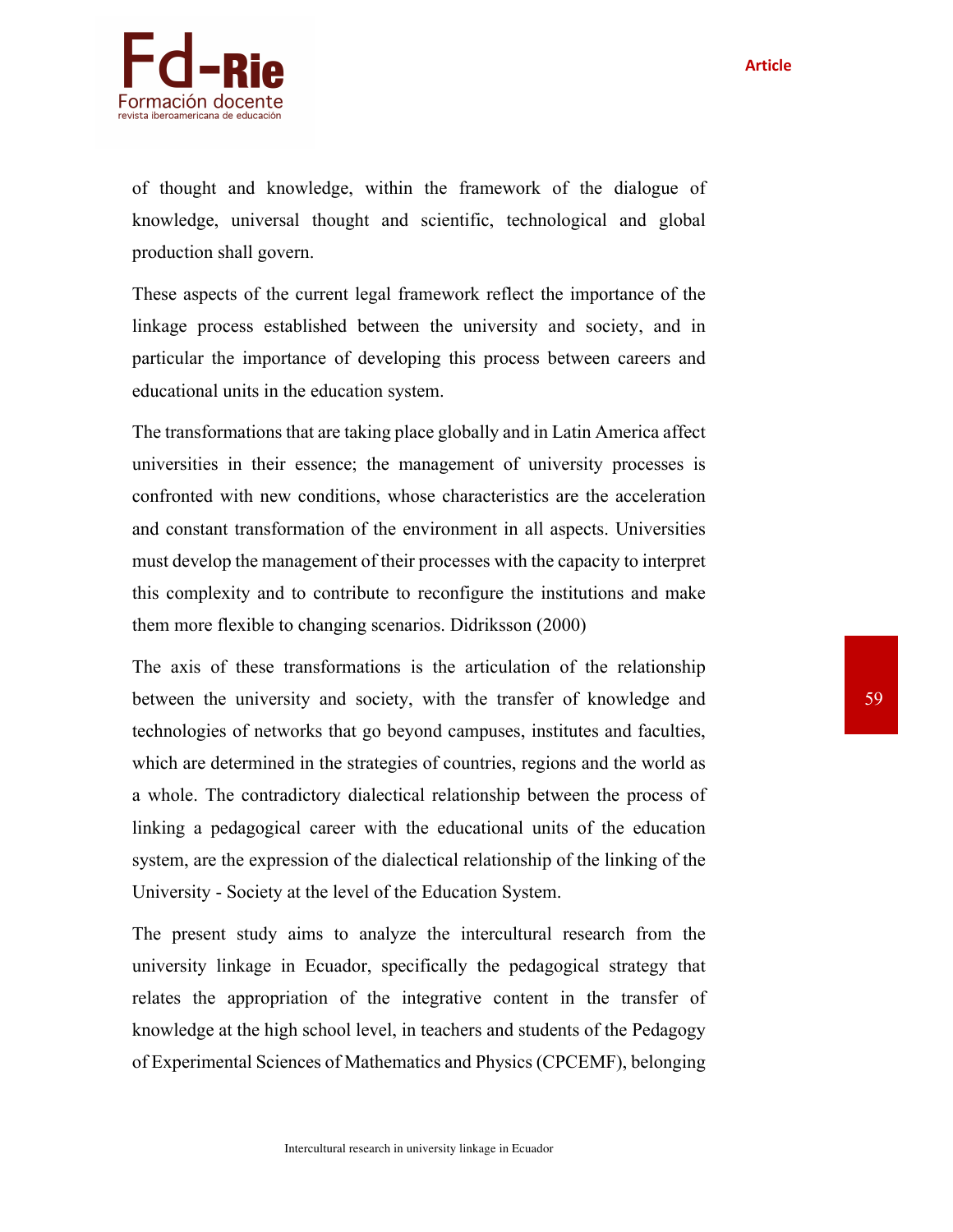

to the Faculty of Pedagogy of the Technical University Luis Vargas Torres of Esmeraldas-Ecuador. This research was generated from the linkage project entitled "The FACPED promoting educational development, culture, ancestral knowledge and creation in the province of Esmeraldas.

## **Linking the university to society: A theoretical perspective**

The needs of today's society are increasingly specific and concrete, which means, as Guarnizo (2018) states, professional training must be consistent with this reality. The university-community link must establish a social commitment of the first category (integrative content), regarding the satisfaction of the demand for people prepared and capable of facing the social problems that affect and that integrates the second category (practical linkage and transfer of knowledge).

In this sense, universities prioritize the training of professionals equipped not only with adequate knowledge to understand the social reality but also with competencies to transform it in favor of the development of society, hence, the importance of training these competencies from pre-professional practices (Guarnizo, 2018).

According to the Council of Higher Education (CES), in chapter 3, article 89 indicates that pre-professional internships are learning activities oriented to the application of knowledge and the development of specific skills and abilities that a student must acquire for an adequate performance in his/her future profession (CES, 2013). These internships must be of research-action and will be carried out in an institutional, business or community, public or private environment, appropriate for the strengthening of learning; in addition, they constitute a fundamental part of the curriculum.

**Article**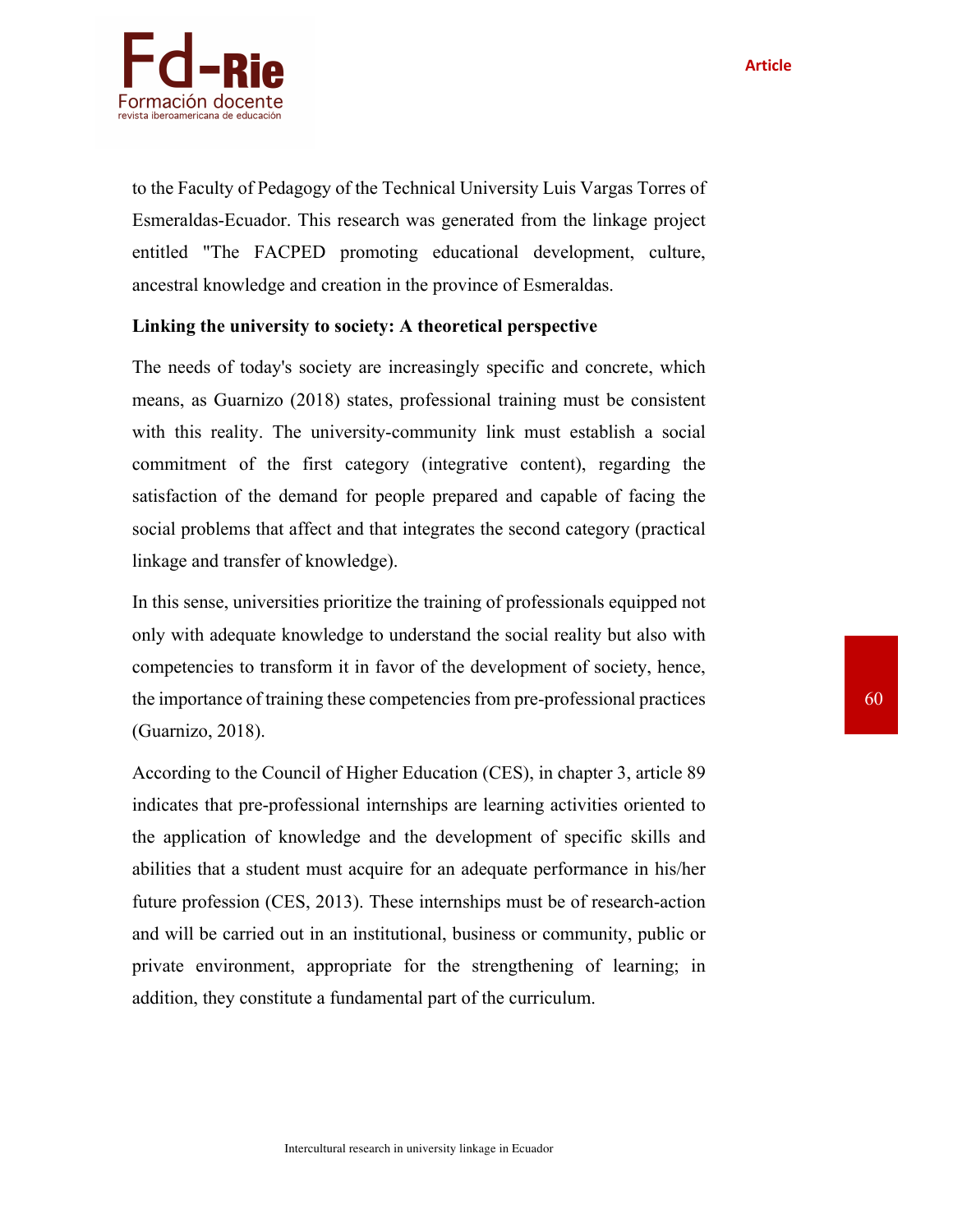**Article**



Ecuadorian universities assume the execution of various projects of linkage with the community as part of their social responsibility, in order to contribute to the transformation of society. In this, the relationship between cultures and the dialogue that involves cultural interaction subsists, which is a transcendental element in education because according to (Rodríguez and Fernández, 2017) interdisciplinary project proposals (integrative and classroom) are channeled with the participation of Educational Units, presupposes a qualitative leap oriented towards their constant improvement of academic, research, intercultural performances; as well as, of specific competencies, besides establishing the ways for the conception of these, in correspondence with the new institutional objectives, which direct the lines of linkage and domains. A key theoretical basis of this study is the "Management Model for the linkage with society", called DVS-ULVR (Pazmiño, Cortez and Maldonado, 2019). It gathers the necessary edges to achieve quality standards of university linkage (university-educational units integration), aligned with institutional objectives and attention to the needs of society to achieve optimal academic performance. This model makes it possible to understand the methodological and organizational structure, which allows cohesion between society, public and private organizations, and Higher Education Institutions (HEI), with respect to the achievements that are reached both immediately through their results, as well as the impact generated over time (Pazmiño, Cortez and Maldonado, 2019).

Another theoretical basis of the present study is the Collaborative Resonance Model, which in the linkage practices bases the connection established between the learning of students in university education, with experiences and needs of the educational units; this connection is made through learning communities mutually constructed between the university and the Unified General Baccalaureate (BGU), having as a fundamental link the professional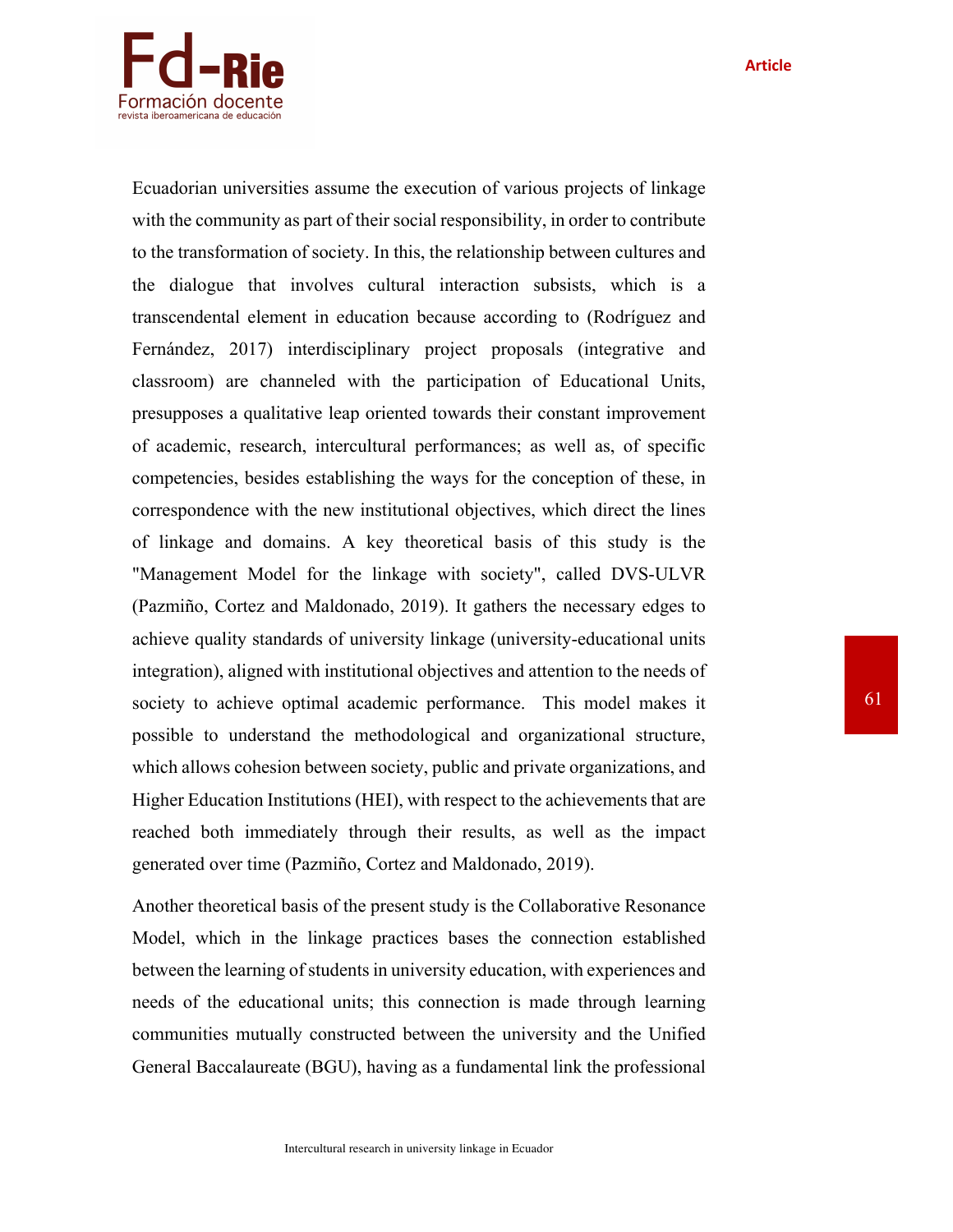

practices (Sayago, 2006). This model brings together interests, knowledge and university situations with needs that become spaces for learning, places where permanent, systematic and critical inquiry takes place. Under this perspective, internships promote lasting, coordinated relationships, not exclusively to carry out occasional experiences but to originate research and innovation projects, where the ideas of both teachers and students of the Higher Education Institutions and the Unified General Baccalaureate complement each other.

However, it is through research that teachers in training can approach the experience of practice as an opportunity to deepen their self-knowledge and to systematically seek solutions to professional problems that arise in the educational environment in which they are immersed. This purpose necessarily entails the development of investigative competencies by practitioners in which diversity in their cultural identity must be recognized, among which the following processes stand out: inquiry, observational, reflective, propositional, technological, interpersonal, cognitive, procedural, analytical and communicative (Buendía, Zambrano and Alirio, 2018). For Arroyo (2016) and Walsh (2008), interculturality would be an "epistemological alternative that leads us to consider the way in which we relate to the other and the diverse, beyond fragmentations and in favor of an ethnic, cultural and linguistic openness where new modes of social relationship occur" (p.187).

Tapia (2020) contributes, from the approach of a Model of the Dynamics of Intercultural Research Competence Formation. This model reveals the systematization of the appropriation of intercultural research competence, from considering the dialectical relationships between the intervening practice of intercultural research in the intercontextuality and the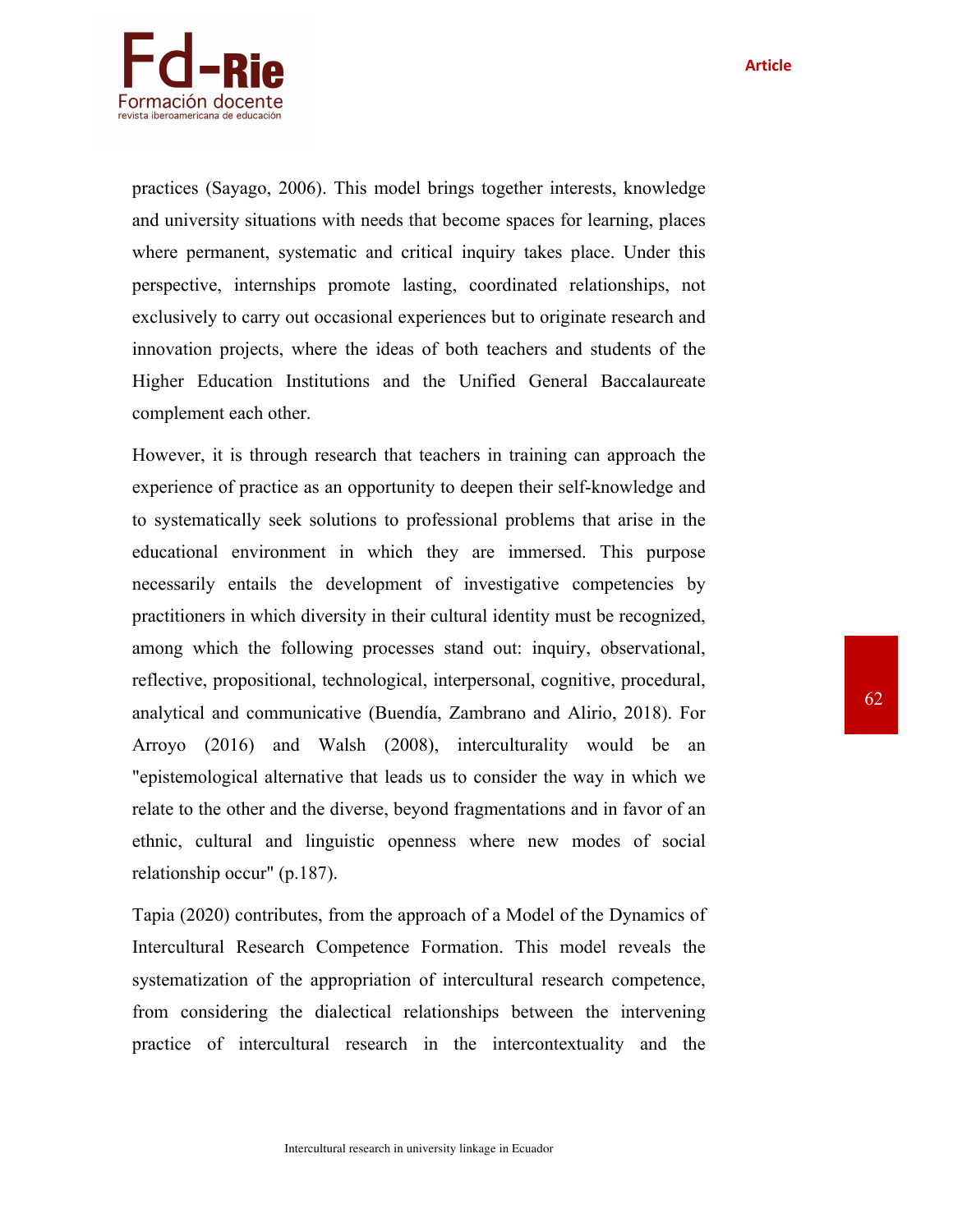

development of professional performance.As a fundamental methodological basis, the present study was systematized from the pedagogical strategy of appropriation of the integrating content for the practical linkage and transfer of knowledge between the university and the educational units. (see figure 1).

**Figure 1**. Representation of the pedagogical strategy for the appropriation of the integrating content for the practical linkage and transfer of knowledge between the



Pedagogical strategy of appropriation of the integrating content for the practical linkage and transfer of knowledge between the university and the educational unit.

educational units towards academic performance [Own elaboration].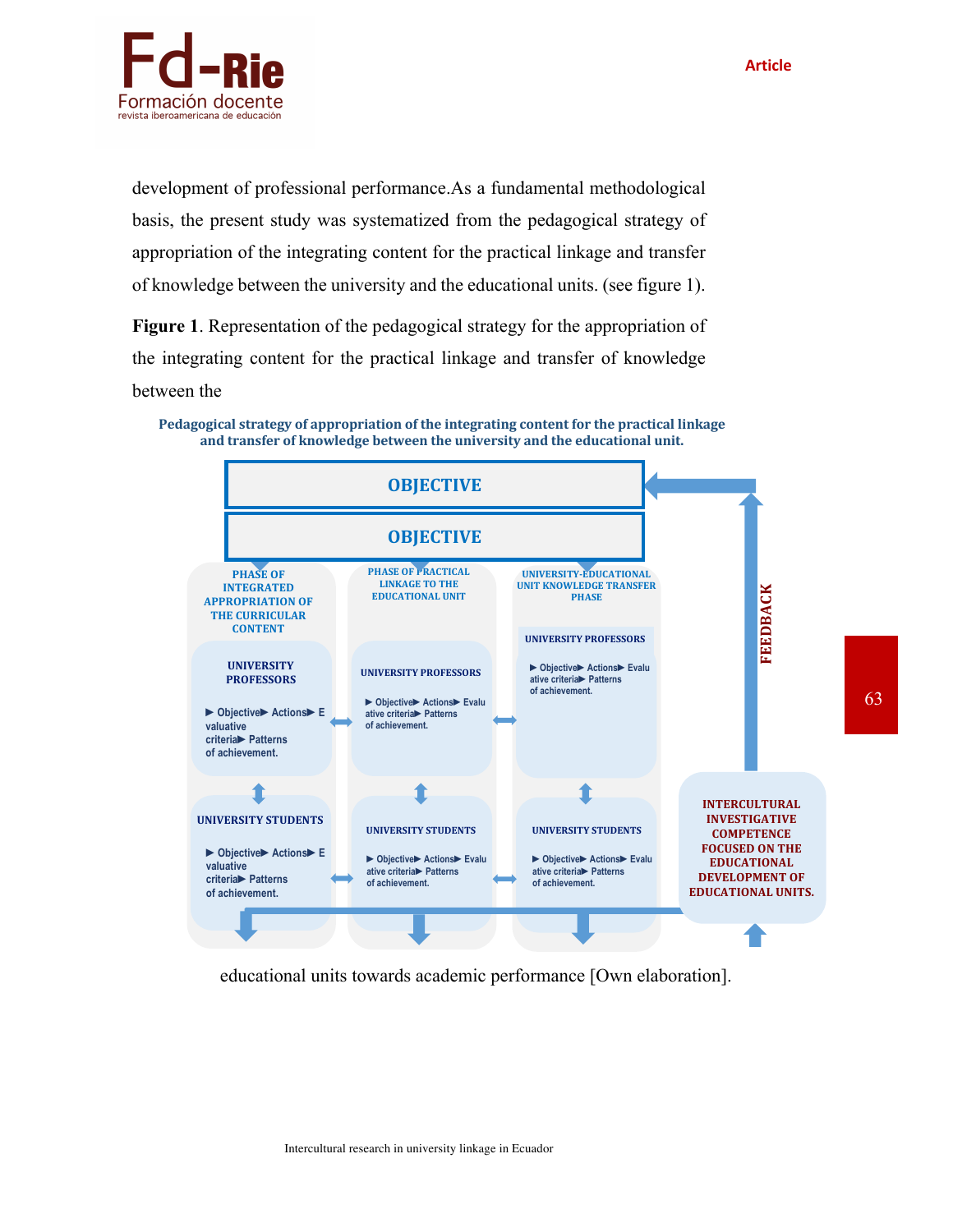

The objective of this strategy is to orient university professors and students of the Experimental Sciences Pedagogy of Mathematics and Physics career, on the pedagogical ways that should be carried out for the formation of the investigative competence focused on the educational development of the General Unified High School (BGU) in the city of Esmeraldas-Ecuador.

The pedagogical strategy is structured in three phases, called: integrative appropriation of curricular content, practical linkage to the educational unit and transfer of knowledge between the university and the educational unit. Each of them has a specific objective, a system of actions to be developed by university professors and students, as well as evaluation criteria and achievement standards for both types of actors. The efficient implementation of the pedagogical strategy requires the following conditions and requirements to be managed:

- Commitment of the teaching staff to understand and assimilate the theoretical bases that support the pedagogical strategy, as well as its structure and function.
- Correct implementation of the current legal framework for the execution of the substantive functions of teaching, research and liaison with society, in order to contribute to local and national development on a permanent basis, through community service work or liaison with society.
- Flexibility of the educational teaching process that facilitates the introduction of new approaches to improve intercultural-research pedagogical training oriented to the development of the practice of community outreach.
- Existence of a Consulting Group (integrating project) in charge of the correct application of the pedagogical strategy, which advises the rest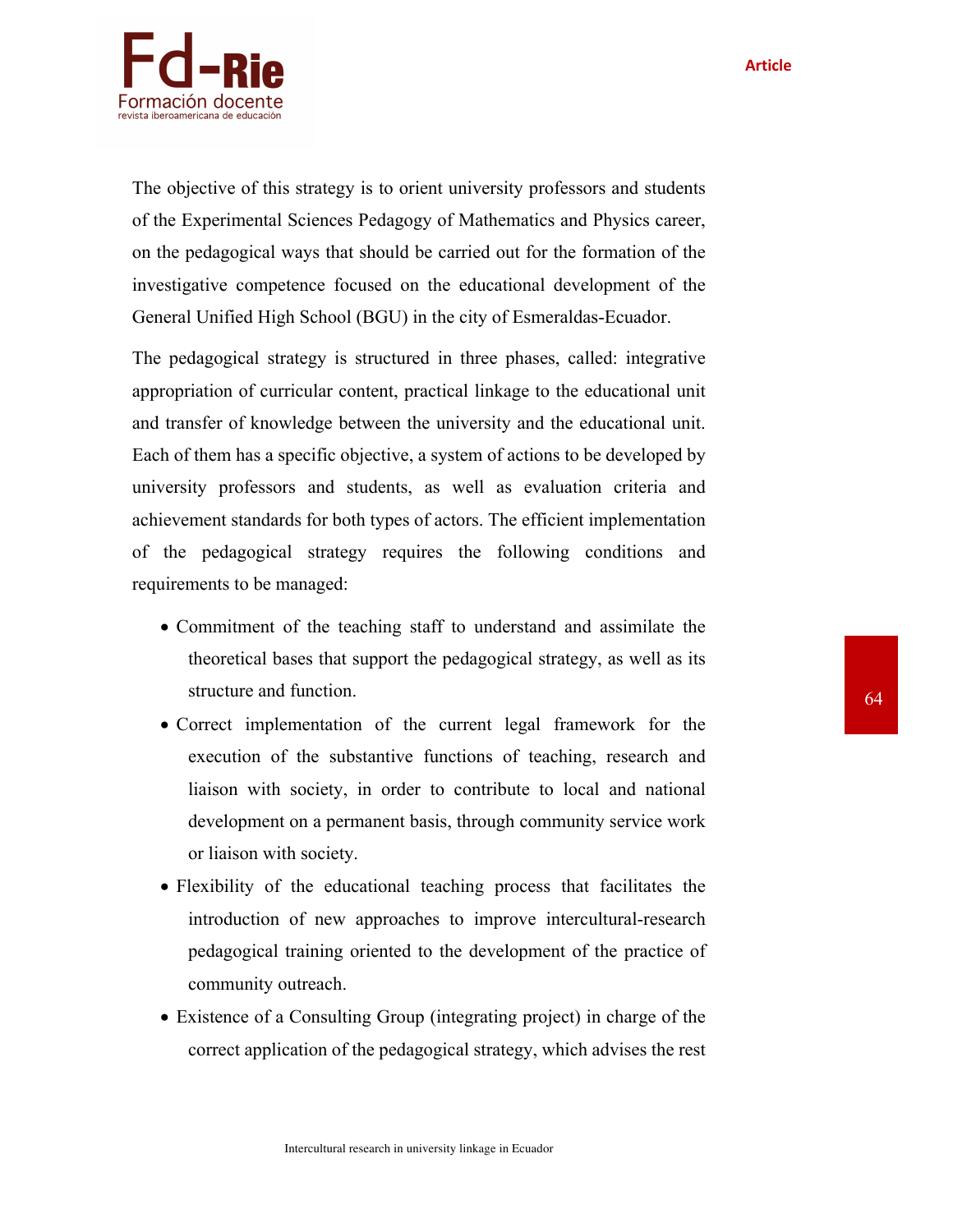

of the university professors and students regarding the objectives, actions, evaluation criteria and achievement standards.

- Preparation of the teaching staff in charge of managing the pedagogical training oriented to the community outreach practice, based on the development of the three phases of the pedagogical strategy and the evaluation of the intercultural investigative competence focused on the educational units.
- Existence of minimum material resources, especially computers and a technological infrastructure that guarantees the efficient use of Innovation and Communication Technologies (ICTs) that enable students to design use processes to facilitate the understanding of the relationship between mathematical or physical data in its dimension: concrete-graphic-abstract.
- Working agreements in force with the educational units that allow an adequate environment for the proper practical linkage of university students, the diagnosis of needs, the transfer of knowledge and the development of the community; from the guidance, accompaniment and evaluation of university professors.
- Methodological work of the teaching staff that enables an adequate transdisciplinary integration of the different curricular contents that makes it possible to evaluate their functionality with respect to the integrating and linking projects proposed by the students through the use of ICTs.

The phase of integrating appropriation of the curricular content aims to achieve a high level of learning of the curricular content in the university student, establishing links between the different scientific disciplines and evaluating its functionality in the resolution of the main problems existing in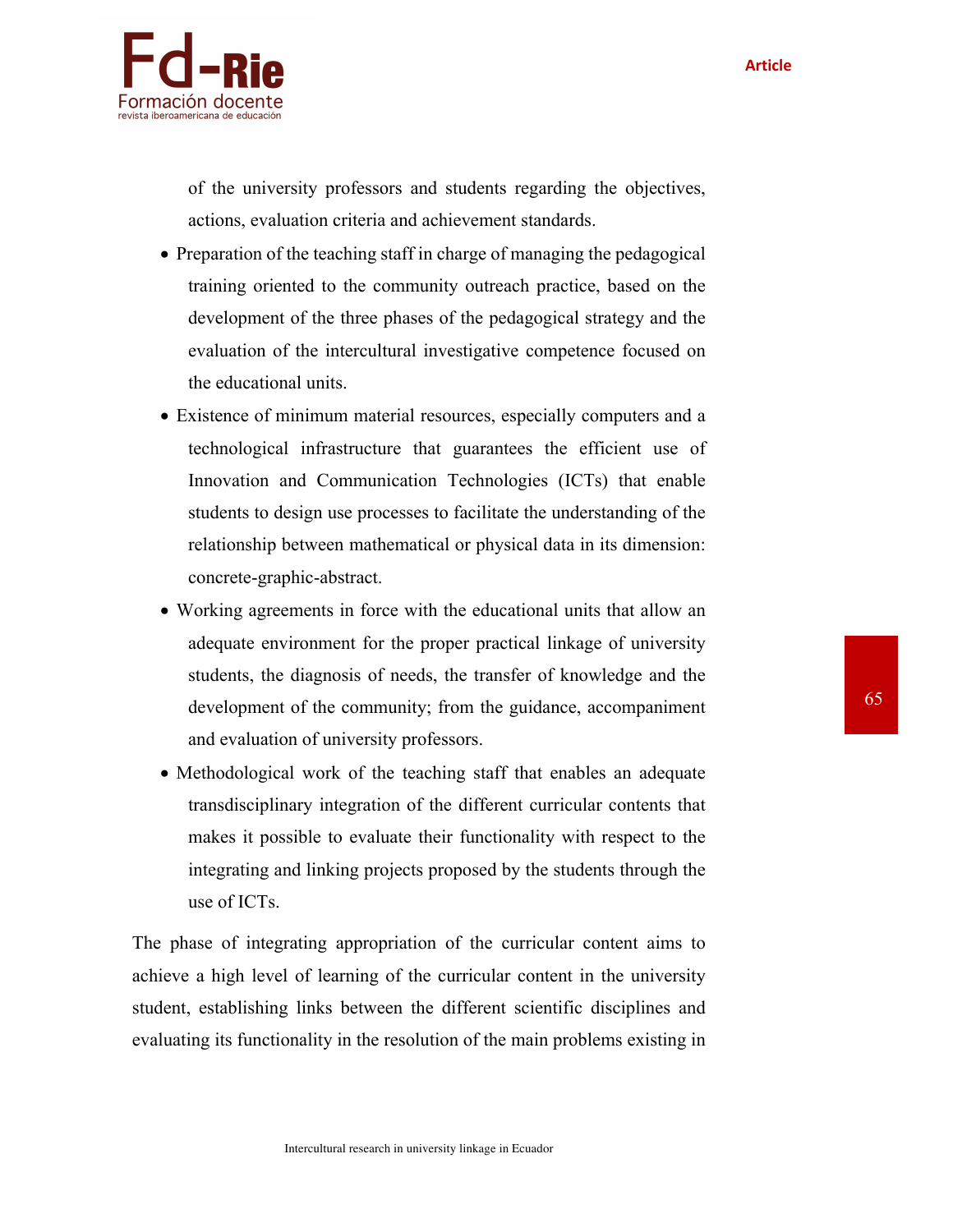

the community context, from the use of ICTs, the methodology of scientific research and its knowledge and experience base.

In order to achieve the stated objective, this phase contains several actions, as well as evaluative criteria and achievement standards aimed at university professors and students. The achievement standards for university students in this phase are the following:

- **PL-1**. *Level of assimilation of functional curricular content*: this is determined by the student's mastery of those curricular contents that are key to his or her pre-professional practical activity.
- **PL-2**. *Level of formation of professional pedagogical competencies*: which is verified from the self-regulation of the real and efficient performance during their academic training, in correspondence with the desirable performance model, socially constructed in a multicultural context.
- **PL-3**. *Level of integration of curricular contents*: demonstrated in the effectiveness of selecting the technological, communicational, pedagogical and didactic contents for the satisfactory development of a scientific task associated with its project of linking, use and application of ICTs.

On the other hand, the *practical linkage phase of the career aims* to apply scientific research and new knowledge to the educational practices of the educational units from the linkage project, in order to diagnose their training needs oriented to the educational, research and knowledge development that are transferred to it mediated by the use of ICTs to promote the understanding of the solution of mathematical and physical problems. Similarly, this phase has several actions aimed at achieving the defined objective. In addition, it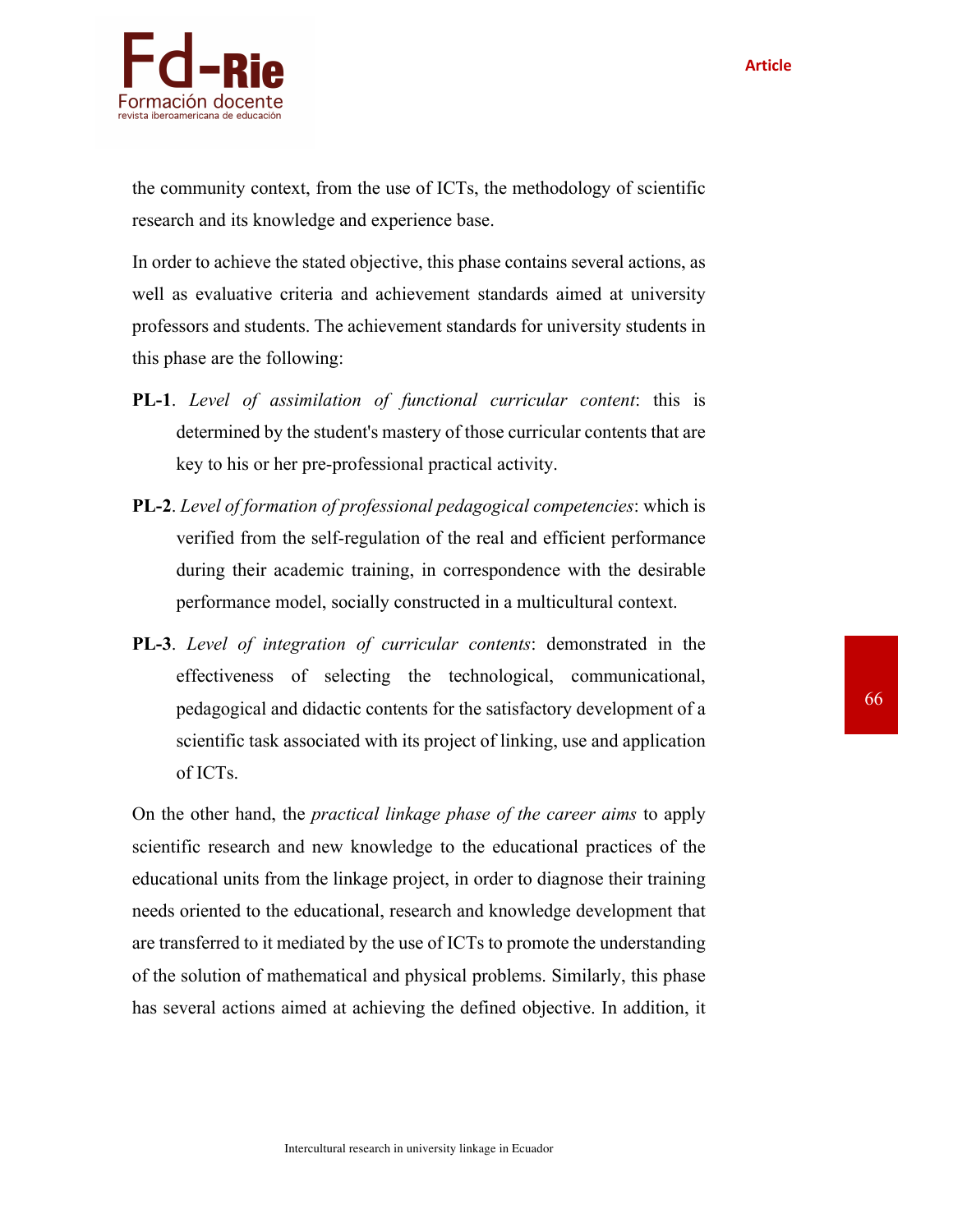

contains the evaluation criteria and achievement standards for teachers and university students.

The patterns of achievement for college students in this phase are as follows:

- **PL-4**. *Level of sensitivity and awareness of intercultural research*: demonstrated during the scientific inquiry in the execution of the linkage project, based on criticism, tolerance and acceptance of the educational needs of the actors of the educational units, within the framework of the relations of culturally diverse groups.
- **PL-5**. *Level of intercultural knowledge apprehension*: which is evidenced by the level of recognition, resignification and integration of cultural and scientific diversity, captured through the management of information and knowledge in the career, by conceiving an adequate theoretical design and applying an intercultural research methodology.
- **PL-6**. *Level of mastery of intercultural research*: observed in the correct use of a scientific methodology, consistent with intercultural pedagogy (Tapia, Reyes and Frómeta, 2020), when applying relevant research methods and techniques for the development of scientific tasks of the pre-professional practice linkage project.

Finally, the *university-educational units knowledge transfer phase* aims to evaluate the relevance and impact of the research solution proposed for the development of the educational units, based on the management of intercultural knowledge transfer associated with the solution between the university and the community located in educational units to which solutions to mathematical and physical problems are provided by means of software applications.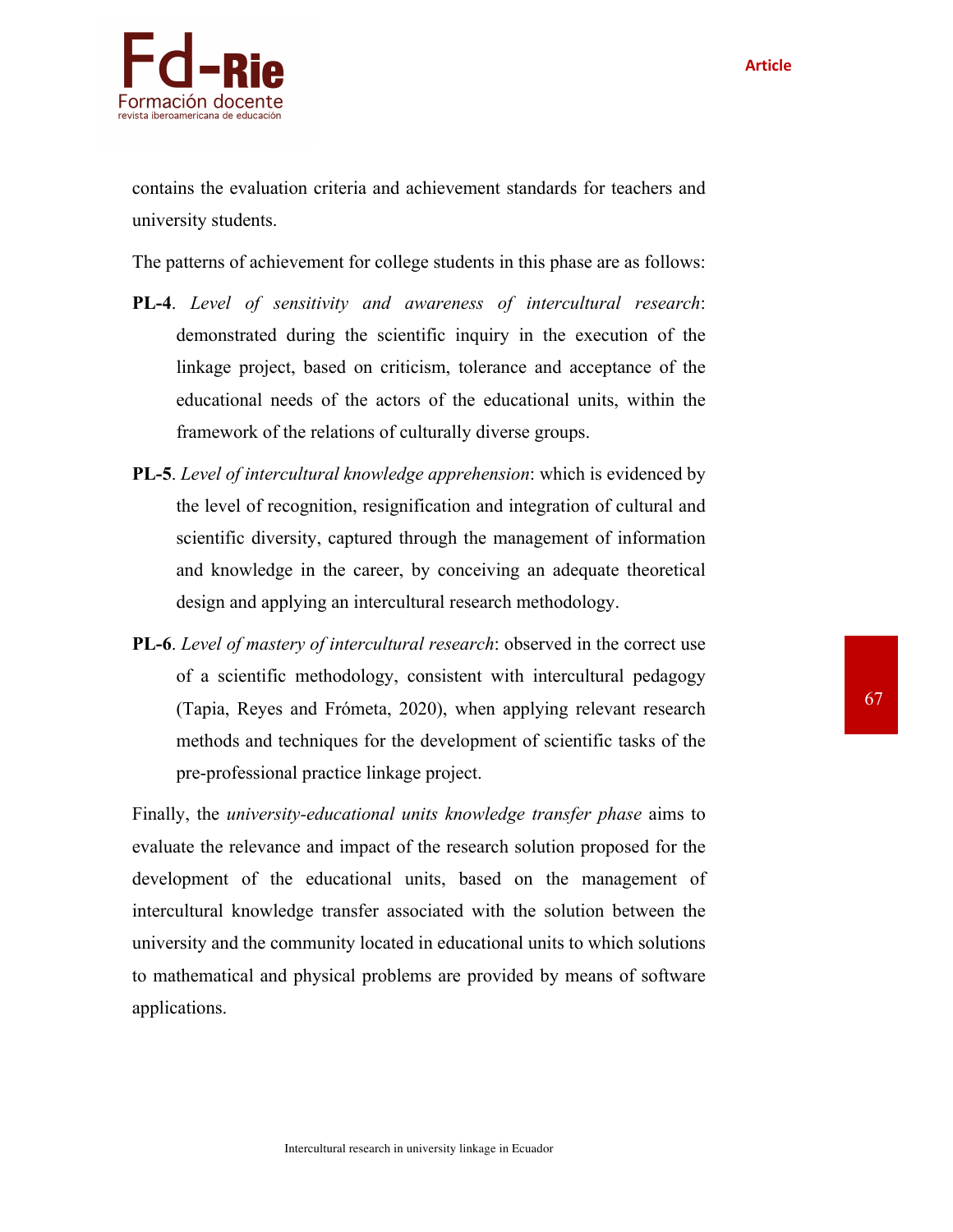

This phase has numerous actions designed to achieve the stated objective. In addition, it carries an evaluative criterion and achievement standards that are intended for teachers and students of the baccalaureate.

The achievement patterns for baccalaureate students in this phase are as follows:

- **PL-7***. Relevance and intercultural coherence of the scientific solution*: this is demonstrated when the proposed research solution succeeds in satisfying the various development needs of the actors of the educational units, adjusted to the conditions of the intercultural contexts, to the experiences and knowledge and to the existing scientific-research diversity.
- **PL-8**. *Level of relevance of the research solution:* demonstrated by the intercultural solution proposed in the research project, in accordance with the beneficiaries, by promoting the intercultural educational development of multiple actors in the research context, educational units and, if possible, other contexts.
- **PL-9.** *Level of effectiveness in intercultural scientific communication*: demonstrated in the efficiency and effectiveness of the intercultural scientific messages associated with the research solution, supported by different media to communicate the scientific results and findings of the linkage project.

Table 1 was used to evaluate the formation and development of intercultural investigative competence focused on the progress of the educational units. Once the Total Sum of the Scores (STP) was obtained, the following decision rule was used to establish the qualitative levels associated with this competence: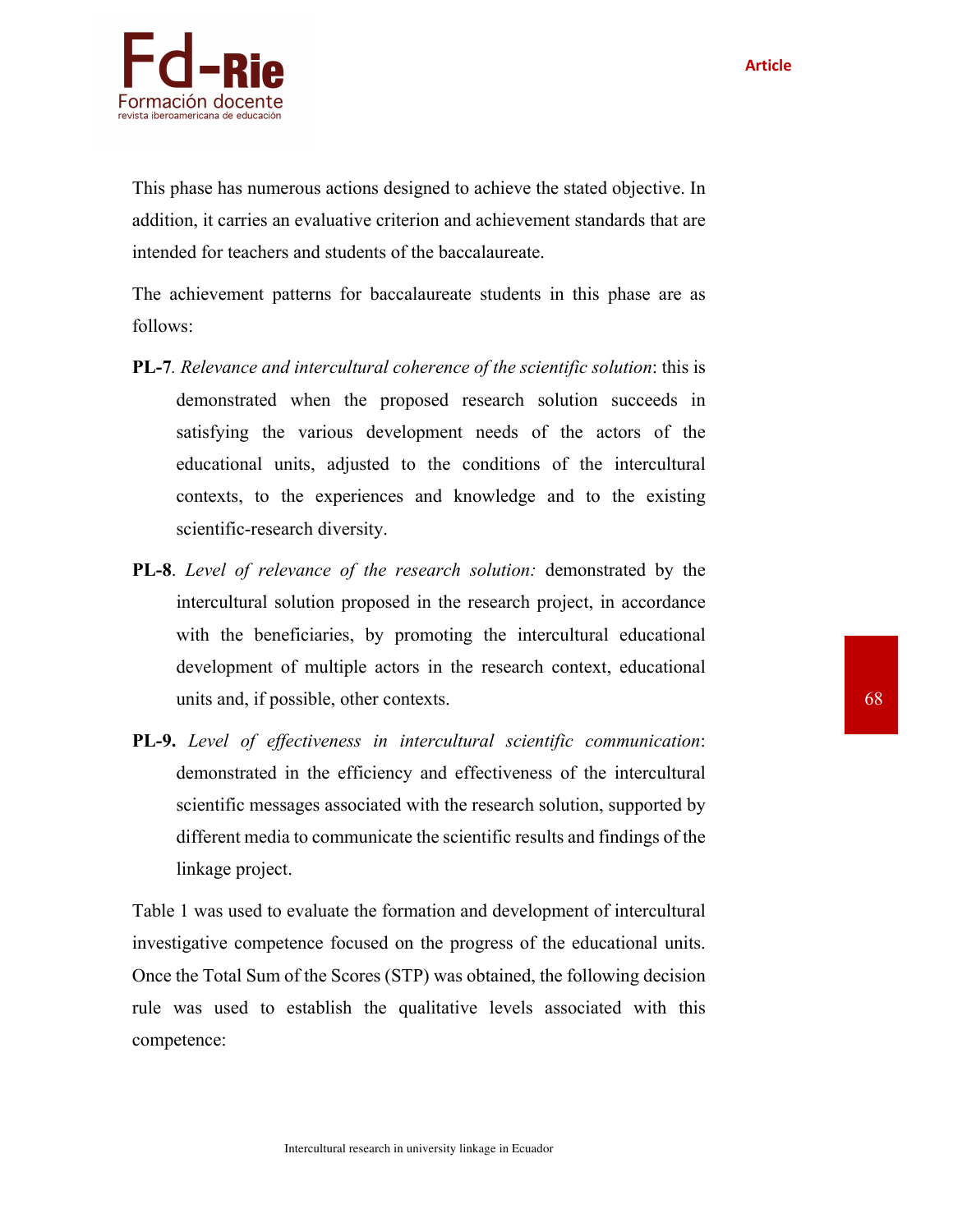

- § If **STP** ∈ **[9; 23)** ⇒ does not have formed intercultural research competence focused on the educational development of educational units, although some of its characteristic features may be exhibited.
- § If **STP** ∈ **[23; 38)** ⇒ has formed a basic level of intercultural research competence focused on the educational development of educational units.
- § If **STP** ∈ **[38; 45]** ⇒ has formed an advanced level of intercultural research competence focused on the educational development of educational units.

It should be noted that these achievement standards for university students should be evaluated from the frame of reference provided by the objectives and measurement criteria of the Program of Study of the degree program under study.

# **Table 1***. Patterns of achievement (PL) for PCEMF career students associated with intercultural research competence focused on educational*

## *development.*

| No. | Patterns of achievement for students of                                              | <b>RATING</b> |                         |  |
|-----|--------------------------------------------------------------------------------------|---------------|-------------------------|--|
|     | the Pedagogy of Experimental Sciences 12 3<br>of Mathematics and Physics.            |               | $\overline{\mathbf{4}}$ |  |
|     | <b>PL 1.1</b> Level of assimilation of functional<br>curriculum content              |               |                         |  |
|     | PL 1.2 Level of training of professional<br>pedagogical competences                  |               |                         |  |
|     | <b>PL 1.3</b> Level of integration of curricular contents                            |               |                         |  |
|     | Average grade of the integrative<br>appropriation phase of the curricular<br>content |               |                         |  |
|     | <b>PL 2.1</b> Level of sensitivity and awareness of<br>cross-cultural research.      |               |                         |  |
|     | <b>PL 2.2</b> Level of intercultural knowledge<br>acquisition                        |               |                         |  |
|     | PL 2.3 Level of mastery of cross-cultural research                                   |               |                         |  |
|     | Average score of the practical linkage<br>phase to the educational unit              |               |                         |  |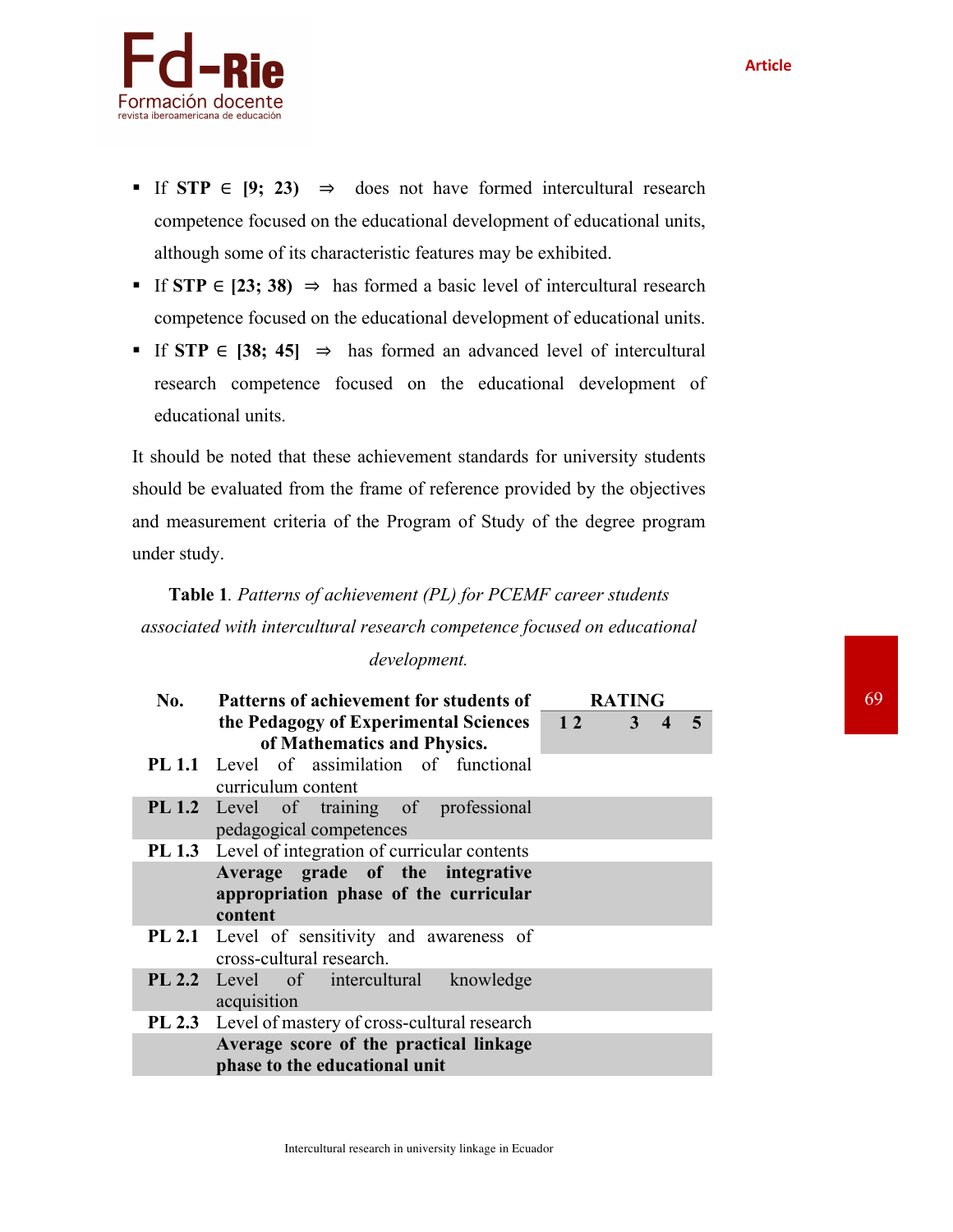



|                                                                                                                                                          | <b>PL 3.1</b> Relevance and cross-cultural coherence of<br>the scientific solution |  |
|----------------------------------------------------------------------------------------------------------------------------------------------------------|------------------------------------------------------------------------------------|--|
|                                                                                                                                                          | <b>PL 3.2</b> Level of relevance of the research solution                          |  |
|                                                                                                                                                          | <b>PL 3.3</b> Level of effectiveness in cross-cultural<br>scientific communication |  |
|                                                                                                                                                          | Average rating of the knowledge<br>transfer phase university-teaching unit         |  |
| <b>Total sum of scores:</b><br><b>Estimation of intercultural research competence</b><br>focused on the educational development of<br>educational units. |                                                                                    |  |

Source: own elaboration.

## **MATERIALS AND METHODS**

The study population consisted of 14 teachers and 100 students of the Pedagogy of Experimental Sciences of Mathematics and Physics during the year 2021. A sample of 65 students (two teaching groups of 32 and 33 students) and 12 university professors were selected from this population.

The research hypothesis that guided the present study was the following: the application of the pedagogical strategy of appropriation of the integrating content for the practical linkage and transfer of knowledge between the university and the educational units, favors the formation and development of intercultural investigative competence focused on academic performance.

During two consecutive semesters (April-October 2021), the selected group consisted of 33 students and six teachers. While the control group was structured by 32 students and six professors, in which the dynamics of the educational teaching process was developed in a traditional way, processes of information collection with digital support due to the measures imposed by Covid-19. The students were selected randomly.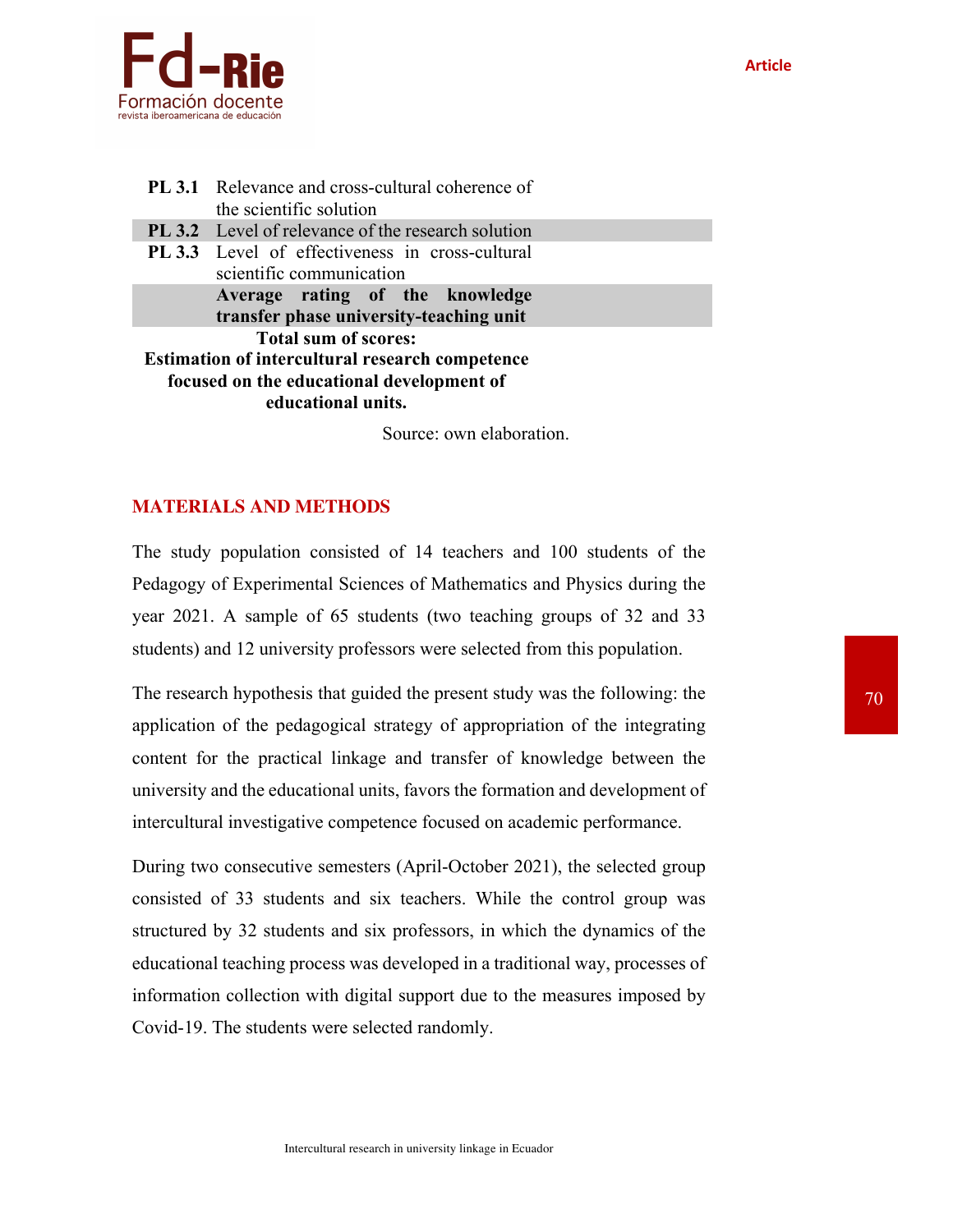

The dependent variable (Y) was defined as: intercultural research competence focused on career development; and the independent variable (X) as: the pedagogical strategy of appropriation of the integrating content for the practical linkage and transfer of knowledge between the university and the educational units.

The logical link or relationship established between these variables was one of cause-effect, that is, the presence of the independent variable X implies the presence and increase of the dependent variable Y.

Variable X was operationalized in accordance with the three phases and actions that make up the pedagogical strategy of appropriation of the integrating content for the practical linkage and transfer of knowledge between the university and the educational unit for the development of academic performance. The variable Y, on the other hand, is a theoretical construct that is not directly observable in the pedagogical reality. Instead, to carry out the empirical evaluation of the research hypothesis, the dependent operational variable (y) was used: total sum of the scores assigned to the achievement patterns for university students, associated to the intercultural research competence focused on the educational development of the career, whose score ranges between 9 and 45 points, in correspondence with an ordinal scale, given that the rating of each achievement pattern was defined as: 5 (excellent), 4 (very good), 3 (good), 2 (regular) and 1 (bad). This variable integrates a system of indicators of an additive nature based on the achievement patterns that operationally reflect the Y variable, as shown in Table 1.

Then, the following operational hypothesis was defined: the application of the pedagogical strategy of appropriation of the integrating content for the practical linkage and transfer of knowledge between the university and the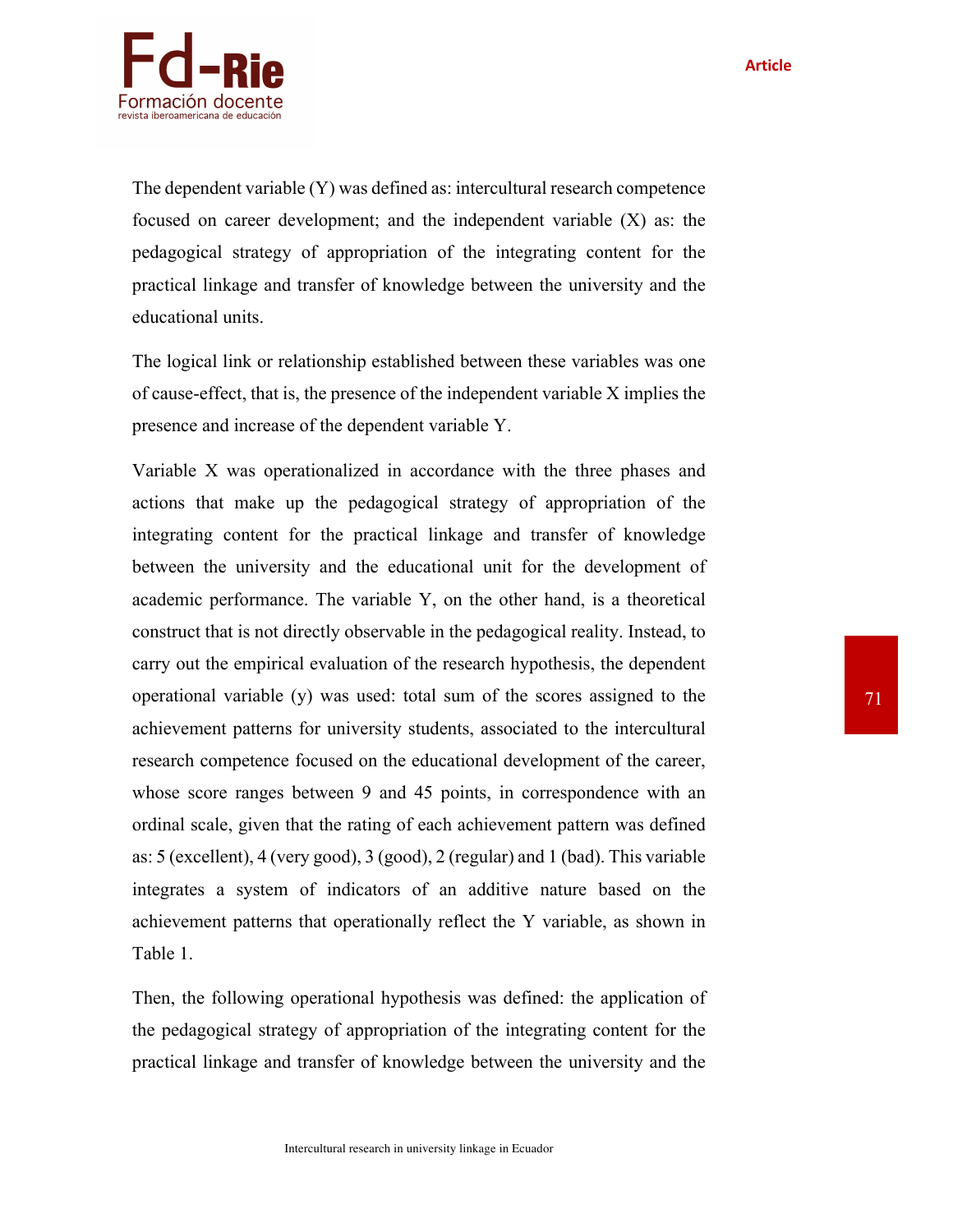

educational units increases the total sum of the scores assigned to the achievement standards for university students, related to the intercultural investigative competence focused on the academic development of high school students.

In order to control, as far as possible, the sources of internal and external invalidation, these were analyzed in detail according to the suggestions of (Hernández, Fernández and Baptista, 1998). Although it was recognized that the greatest bias that could affect its internal validity would be the source associated with selection, since the control and experimental groups were already formed when it was decided to carry out the quasi-experiment and were not conceived by random assignment of their individuals.

The main stages of the methodology used to carry out the study are described below:

- 1. To prepare methodologically the six professors in charge of university teaching in the IV and V levels of the career in the experimental group, taking into account the conditions and requirements of its application and the assimilation of its application logic.
- 2. Prepare a new guide for students where they were provided with the necessary orientations to carry out the linkage project in the educational units, detailing the most important curricular contents to be taken into account, the activities that should be developed in each stage of this process during the IV and V levels of the career, as well as the objectives, evaluation criteria and achievement standards to be taken into account in each stage.
- 3. Supplying the independent variable X (the pedagogical strategy) to the experimental group. This was done keeping under control the sources of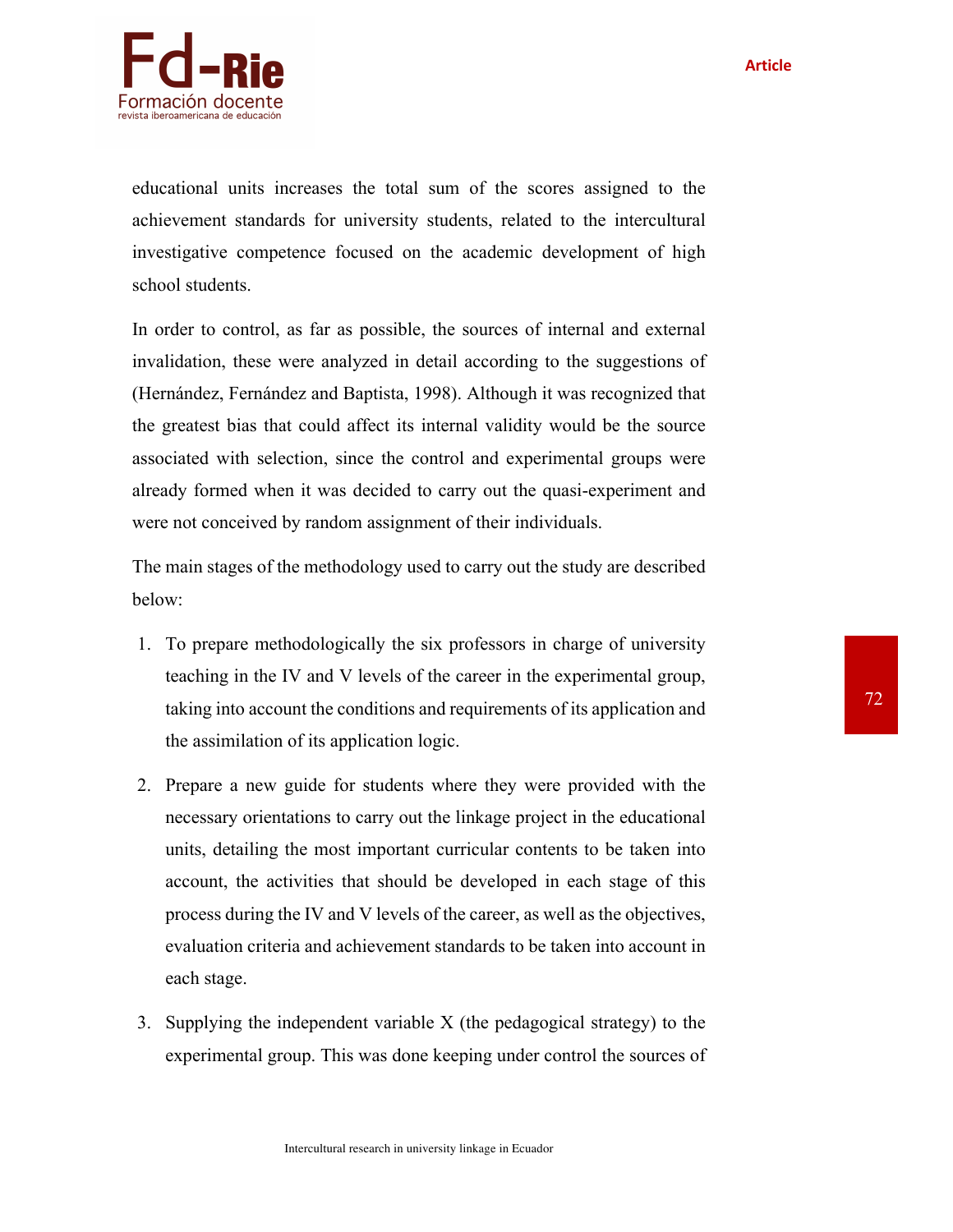

internal and external invalidation identified in the pedagogical quasiexperiment. The supply of variable X in the experimental group, during the integrative appropriation phase of the curricular content, was carried out at level IV through the subjects: Physics III and Laboratory, Mathematics IV, General Pedagogy and General Didactics; and at level V through the subjects Physics IV and Laboratory, Mathematics V, and Research Methodology.

- 4. Subsequently, the second and third phases of the pedagogical strategy were continued. The experimental group was linked to the following educational units: María Auxiliadora, Margarita Cortez, Eloy Alfaro. It should be noted that the students of the experimental group were linked to educational units with similar characteristics: 5 de Agosto, Fausto Molina, Carlos Concha.
- 5. To evaluate the dependent variable and from the execution of the "Linkage Project with Educational Units" through the presentation and defense of the main results. Each student of the control group and the experimental group was evaluated the total sum of the scores assigned to the nine achievement standards, as an alternative to infer the level of formation of the intercultural research competence focused on the educational development of the career. The Consulting Group participated in these evaluations and also advised the six teachers of the control group in the evaluation of the achievement patterns of the pedagogical strategy.
- 6. Apply the Wilcoxon Signed Ranks and Matched Pairs Test (Siegel, 1972) to determine if there were significant differences in the dependent operative variable y, between the control group and the experimental group. This nonparametric statistical test was adjusted to the conditions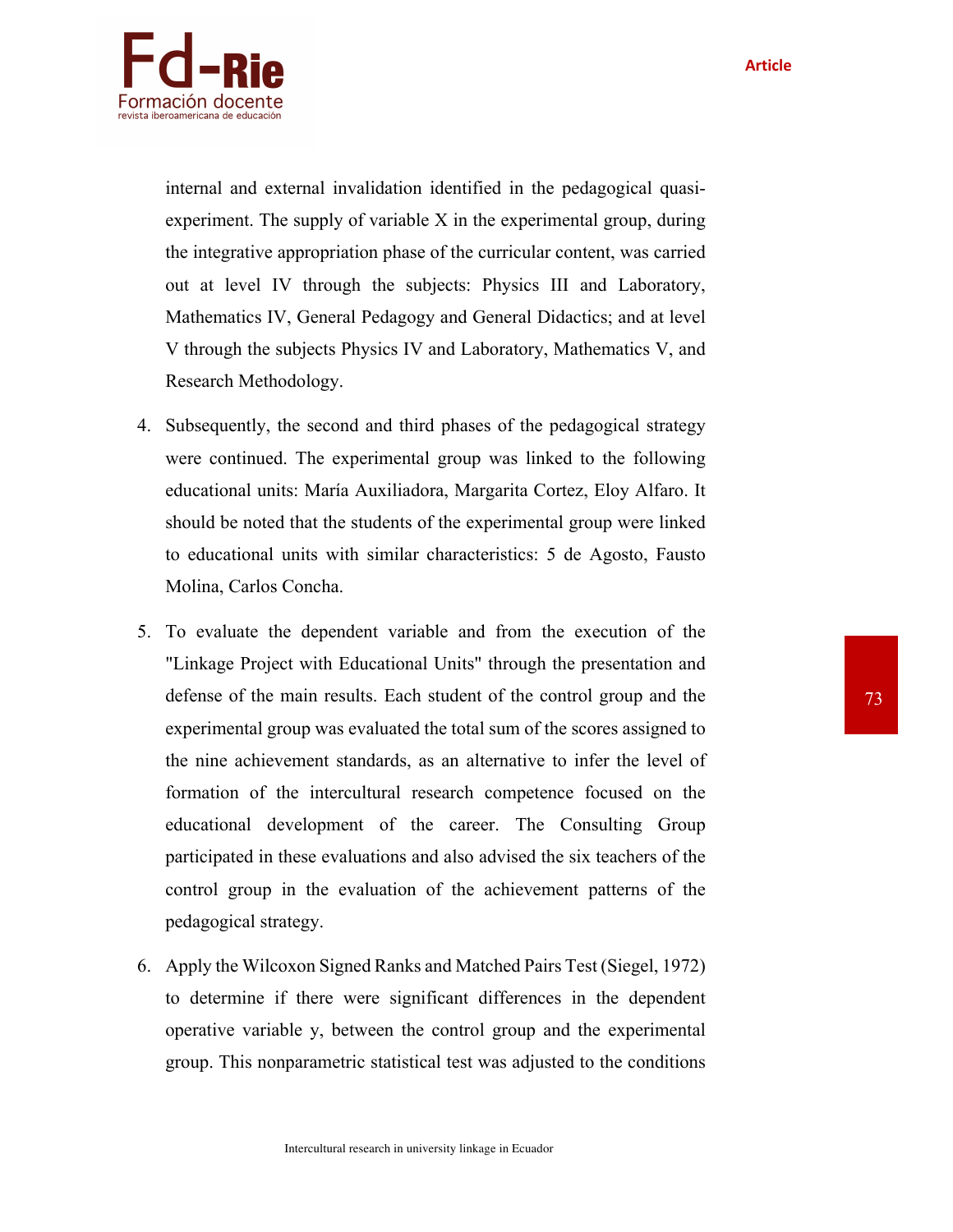

and requirements of the pedagogical quasi-experiment, since as there was no random assignment, selection bias could be reduced by the matching technique. Thus, 15 pairs of students as similar as possible were selected, one from the control group and one from the experimental group.

7. The criteria taken into account for the matching were the following: a) having a general academic index upon completion of the V level of the PCEMF course with a difference less than or equal to 0.2; having manifested an equivalent level of motivation towards intercultural scientific research, classified in the following levels: high, medium, low.

A significance level was prefixed at  $\alpha = 0.05$  and the following statistical hypotheses were formulated:

Null hypothesis: the sum total of the scores assigned to the nine achievement patterns associated with the level of formation of intercultural investigative competence focused on the development of student performance in the PCEMF career, is lower or equal in the students of the experimental group than in the students of the control group.

Alternative hypothesis: the total sum of the scores assigned to the nine achievement patterns associated with the level of formation of intercultural investigative competence focused on the performance development of students in the PCEMF career, is higher in the students of the experimental group than in the students of the control group.

## **RESULTS**

In the data collection process, following the methodology presented in the previous paragraphs, the results of the evaluation of the nine achievement patterns were obtained for the 15 pairs of students formed from the control group and the experimental group.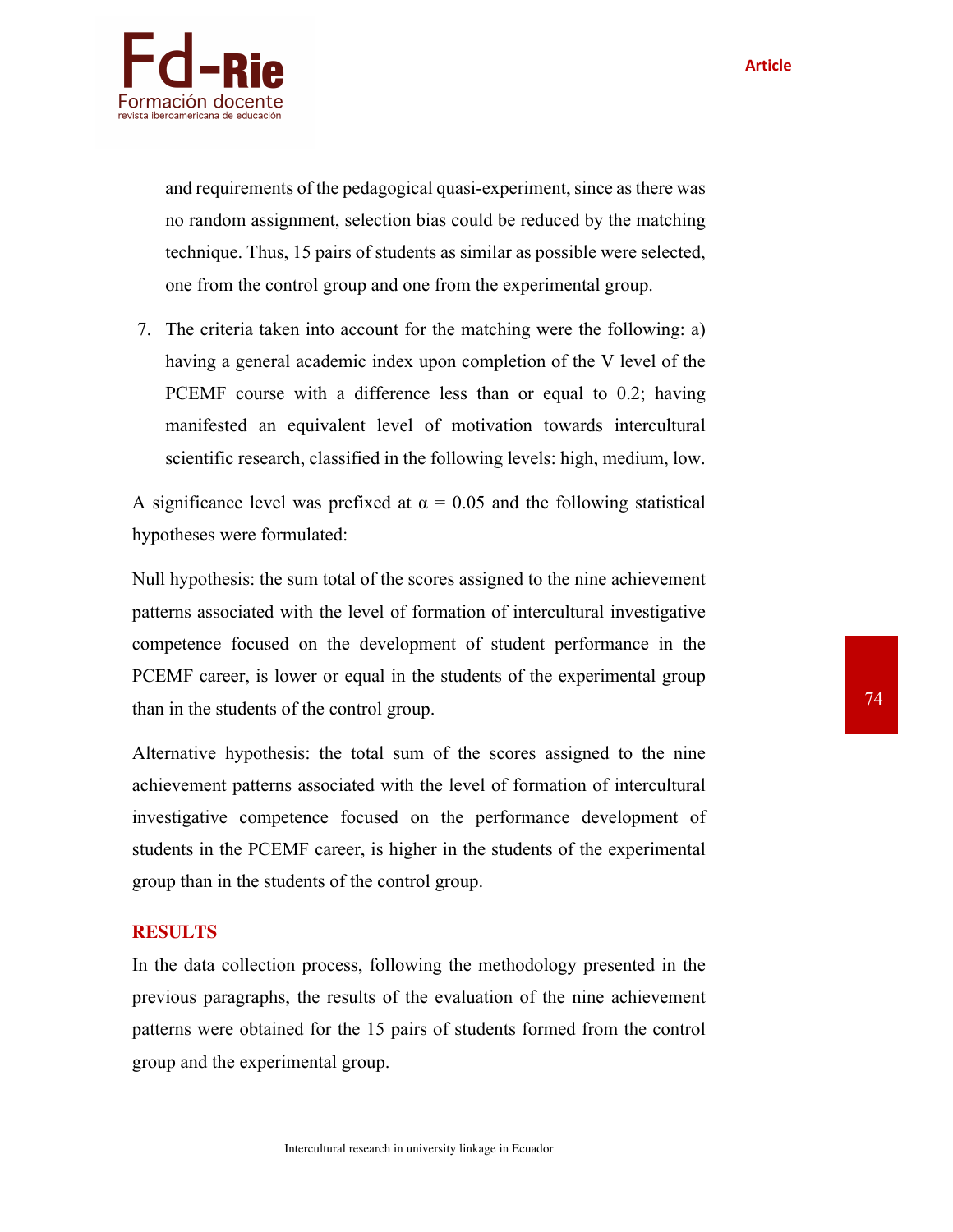

This comparison is shown by taking as a basis the mean value of the scores associated with each of the nine achievement patterns.

As can be seen, the mean value of the scores associated with the nine patterns of achievement was higher in the experimental group than in the control group, which shows the effectiveness of the pedagogical strategy applied, the comparison between the control group and the experimental group is presented, but in this case it is made with respect to the mean value of each phase of the strategy.

The average scores obtained in each phase of the strategy are also higher in the experimental group than in the control group, which shows the superiority of the application of the pedagogical strategy with respect to the traditional way of integrating the appropriation of the curricular content, the practical link to the career and the transfer of knowledge between the university and the educational units.

The comparison between the control group and the experimental group with respect to the levels of training and development of intercultural research competence focused on the educational development of educational units.

In the control group it was more frequent to form the basic level of the referred competence (80%) than in the experimental group (40%); while the advanced level of this competence, that is, its development, was more frequent to reach in the experimental group (60%) than in the control group (20%). It should be noted that none of the students who made up the 15 pairs presented an insufficient level of the competence under analysis.

The Wilcoxon Signed Ranks and Matched Pairs Test applied to determine whether there were significant differences in the dependent operating variable y, between the control group and the experimental group, showed that the experimental probability was lower than the critical probability ( $p \le 0.05$ ), so the null hypothesis was rejected and the alternative hypothesis was accepted.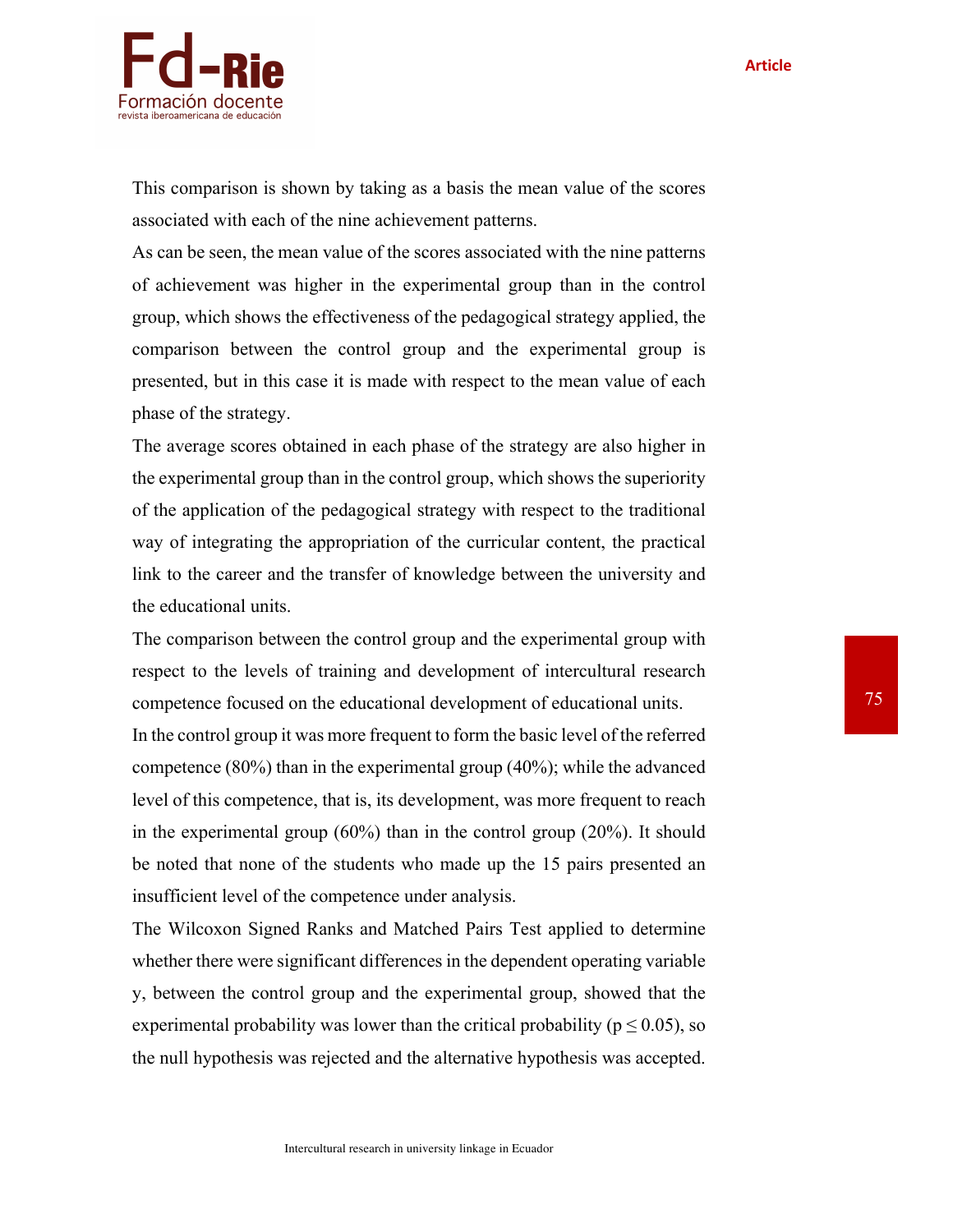**Article**



Therefore, it was concluded that, the sum total of the scores assigned to the nine achievement patterns associated with the level of intercultural research competence formation focused on the development of career performance is higher in the students of the experimental group than in those of the control group.

The acceptance of the alternative statistical hypothesis led to the acceptance of the operational hypothesis for the data obtained through the pedagogical quasi-experiment in the research context. Consequently, the validity of the research hypothesis of the present study was also accepted.

However, the Consulting Group identified the following qualitative transformations experienced by the university students in the experimental group:

Assimilation of the curricular content and its functional integration according to the tasks of the linkage project.

Recognition of the cultural and scientific diversity existing in the investigated context, showing an adequate level of intercultural sensitivity.

Selection of a satisfactory cross-cultural research logic for the development of research tasks.

Satisfactory interaction and integration to heterogeneous groups of the teaching unit in order to develop intercultural research tasks, showing commitment with the intercultural transformation and development of diverse actors.

Effective communication of cross-cultural results and findings encountered in developing the cross-cultural research task.

Management of pertinent and feasible research solutions, in correspondence with the available sources of information, the conditions of the intercultural contexts and the experiences and knowledge of its actors.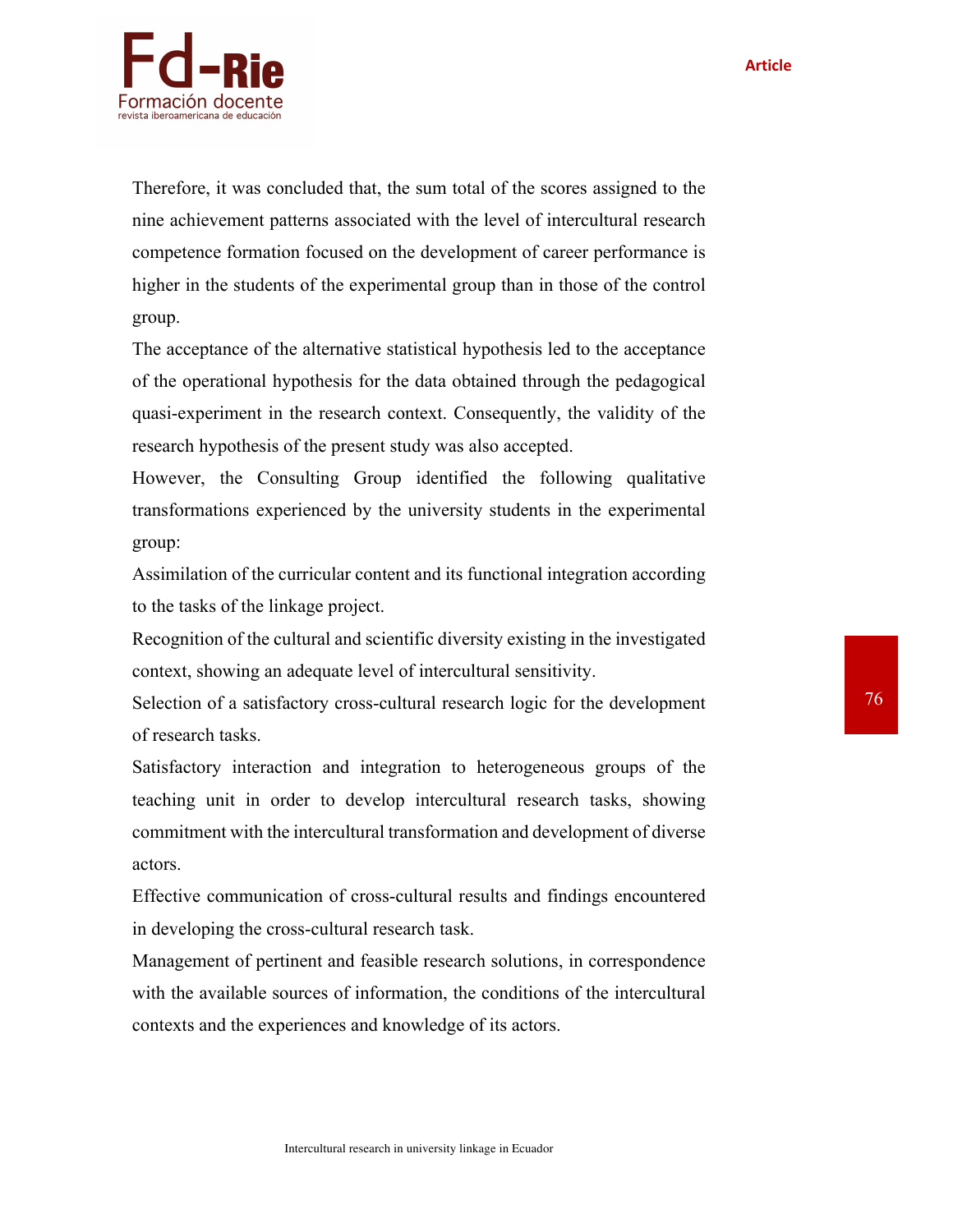

Assessment of the possibilities of generalizing the intercultural solutions provided in the linkage project, in order to manage intercultural development in various contexts.

It was evidenced that the proposed strategy can be used at the CPCEMF to improve the training and development of intercultural research competence focused on the educational development of the career and educational units, since its application made it possible to increase the number of students who achieved an advanced level in this competence.

There are several studies that have coincided in using the formation of research competencies as a way to integrate the knowledge, skills, attitudes, attitudes, skills and values that students should acquire during their process of linking with educational units (Tapia 2020; Tapia, Frómeta and Suárez 2020, Vera 2018; Castillejo, et al., 2017).

In Buendía, Zambrano and Alirio (2018), a lack of articulation between pedagogical practice and research in the context of pedagogical professional practice was detected. However, in the present study, an adequate articulation was detected in the students of the experimental group and a moderate relationship in the control group, which coincides with results reported by (Tapia 2020; and Pazmiño, Cortez and Maldonado (2019).

However, it should be noted that the results achieved in the present study have a high coincidence with those reported by Tapia (2020), in the sense of having used the same theoretical model but different practical instruments for its pedagogical implementation. In (Tapia, 2020), a pedagogical strategy was used, which emphasizes more on the intercultural aspect and focuses less on the transfer of knowledge between the university and the educational units.

Precisely, in the present study, the transfer of knowledge between the university and the educational units during the process of linkage that takes place in the pre-professional internships is studied in greater depth. It is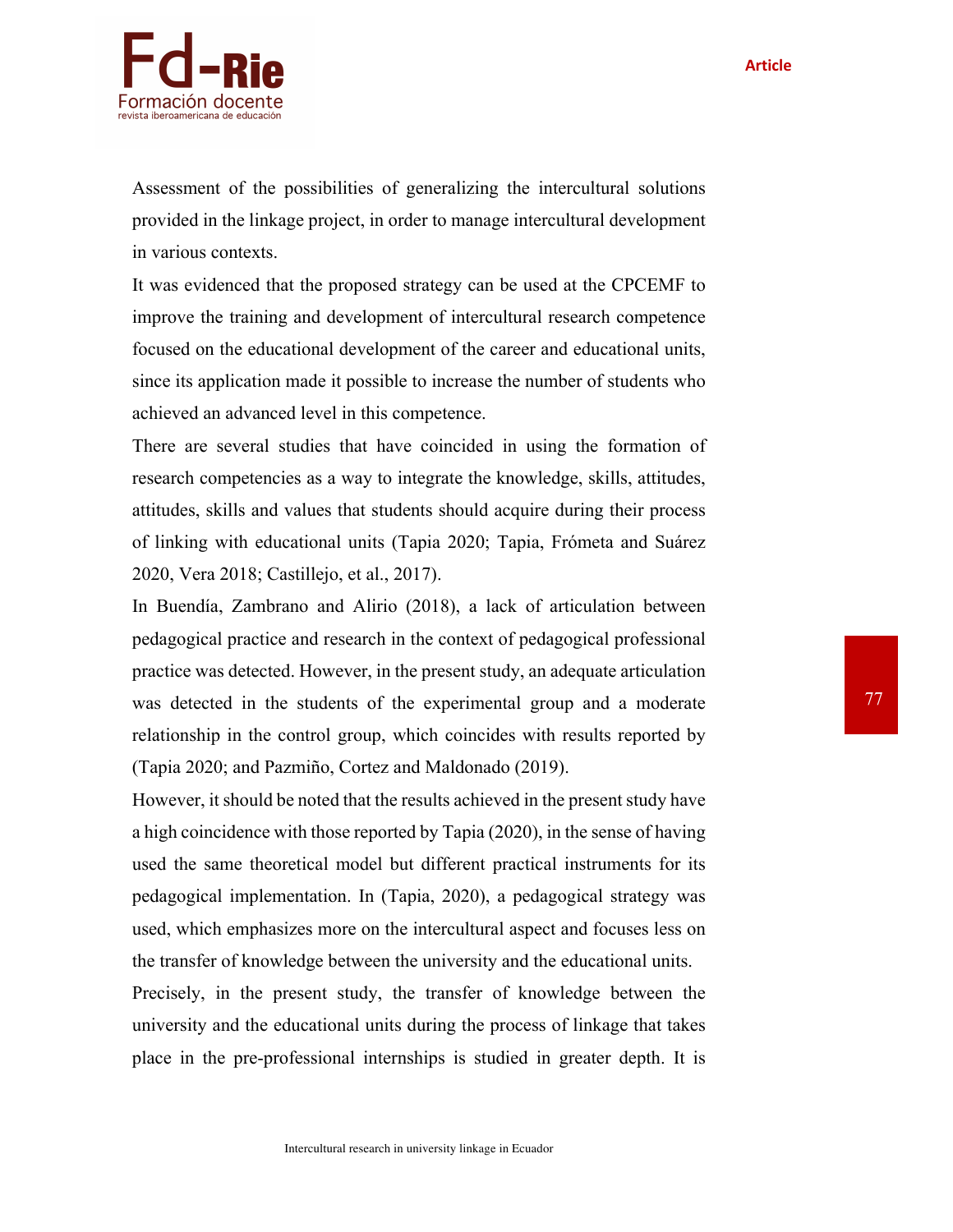

conceived that this transfer occurs both from the university to the educational units and from the educational units to the university. This implies recognizing that knowledge is generated in all community scenarios, which constitute valid learning sources for CPCEMF students and teachers.

## **CONCLUSIONS**

The analysis of the current situation of the linkage process of the Pedagogy of Experimental Sciences of Mathematics and Physics Career with Educational Units of the education system, allowed revealing that the linkage process of the CPCEMF, with the educational units of the education system is energized by the development and formation of the Intercultural Investigative Competence, due to the pedagogical strategy used that allows perfecting the linkage process studied.

The pedagogical strategy of appropriation of the integrating content for the practical linkage and transfer of knowledge between the university and the educational units, was directed with the objective of guiding university professors and students of the Pedagogy Career of Experimental Sciences of Mathematics and Physics, on the pedagogical ways that should be carried out for the formation of the intercultural investigative competence focused on the performance of the students. The feasibility and relevance of the proposed pedagogical strategy was corroborated from the realization in the career under study, and from the observation, by the Consulting Group, of the different phases of the linkage process.

The application of the pedagogical strategy in the experimental group increased the level of intercultural investigative competence in students of the Pedagogy of Experimental Sciences of Mathematics and Physics, which was also associated with various qualitative transformations experienced by them. Therefore, it is considered that this strategy can be extensively applied in the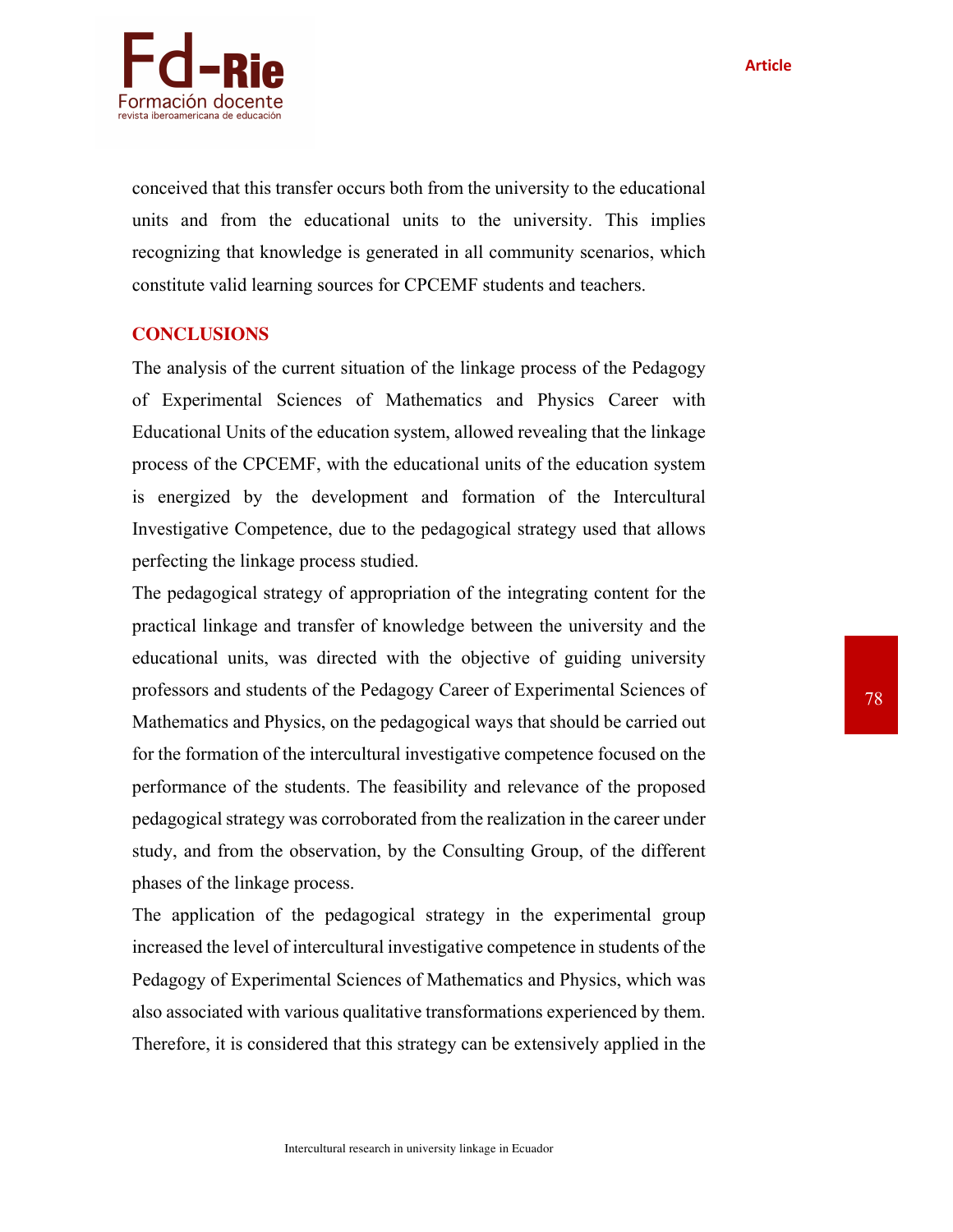



research context, in order to dynamize the linkage process between CPCEMF and the educational units measured by the development and intercultural research training of the students of the aforementioned career.

## **REFERENCES**

- Arroyo, A. (2016). Apuntes para una educación de los pueblos y para los pueblos indígenas. Universidad Autónoma Metropolitana, Unidad Xochimilco, DCSH/UAM-X (Ed.), *Interculturalidad y diversidad en la educación, concepciones políticas y prácticas*. (183-188). Universidad Autónoma Metropolitana.
- Buendía, X. P., Zambrano, L. C. & Alirio, E. (2018). The development of research competencies of pre-service teachers in the context of pedagogical practice. *FOLIOS,* (47), 179-195. http://www.scielo.org.co/pdf/folios/n47/0123-4870-folios-47- 00179.pdf
- Higher Education Council [CES]. Art. 89*.* November 12, 2013 (Ecuador). http://www.ces.gob.ec/doc/Reglamentos\_Expedidos\_CES/codificaci n%20del%20reglamento%20de%20rgimen%20acadmico.pdf
- Constitution of Ecuador [Const]. Art. 343, 350, 351. 2008 (Ecuador) https://www.oas.org/juridico/pdfs/mesicic4 ecu const.pdf
- Castillejo, R., Rodríguez, Á. F., Páez, R. E., Altamirano, E. J., & Granados, J. F. (2017). El Proyecto Integrador de Saberes. Critical analysis from the perspective of students and teachers. *OLIMPIA scientific journal*, 14 (46), 99-110. https://dialnet.unirioja.es/descarga/articulo/6220153.pdf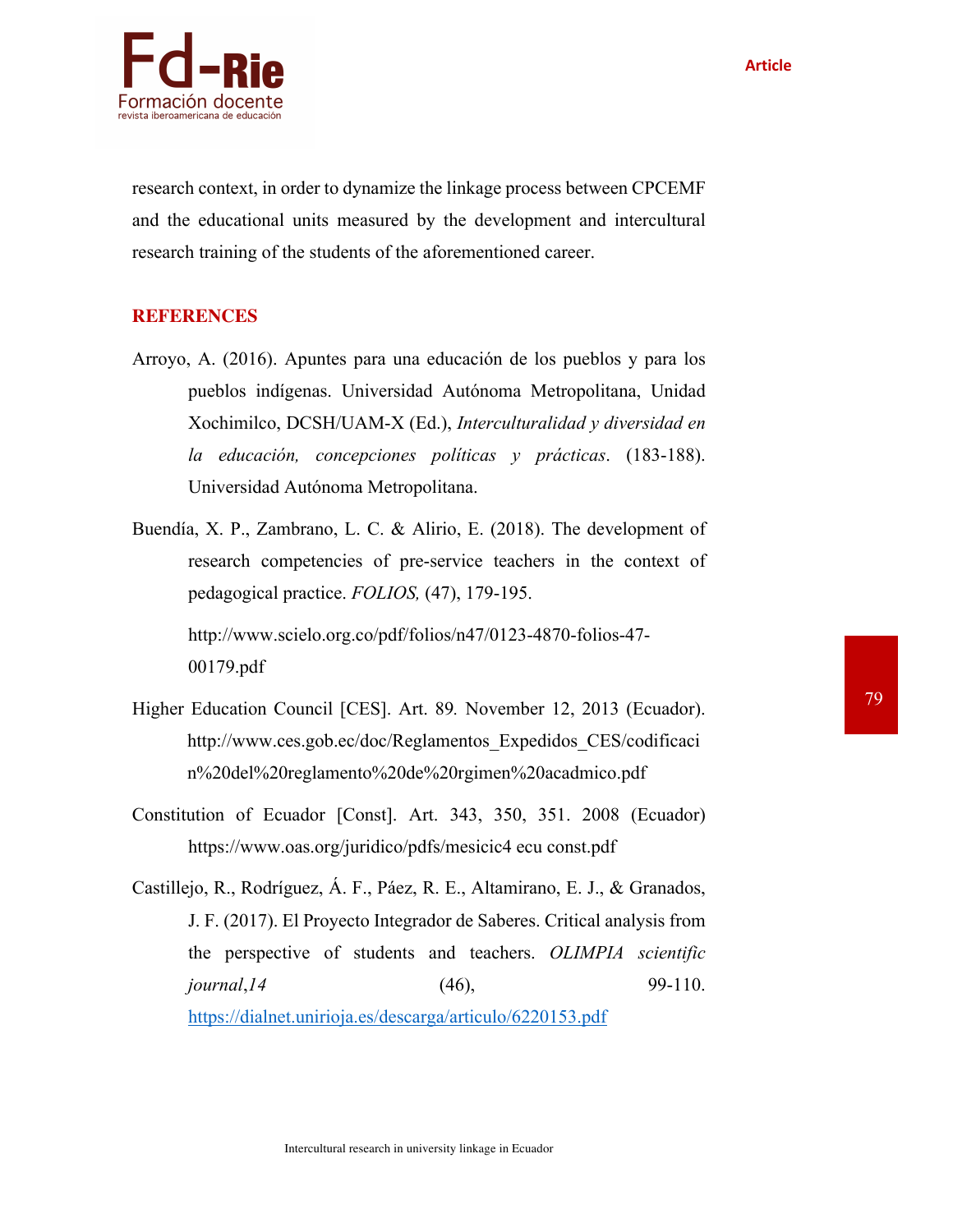

- Didriksson, A., (2000). The University of Innovation. Editorial Trillas, Mexico.
- Guarnizo, S. F. (2018). Importance of pre-professional internships for Higher Education students at the University of Guayaquil. *INNOVA Research Journal*,*3* (8), 14-25.

https://doi.org/10.33890/innova.v3.n8.2018.717

Organic Law of Higher Education [LOES]. Art. 8,13,117. August 02, 2018 (Ecuador).

https://www.ces.gob.ec/lotaip/Anexos%20Generales/a2\_Reformas/l oes.pdf

- Pazmiño, J. E., Cortez, L.E. and Maldonado, L. C. (2019). Management model for interdisciplinary projects of Vinculación. *VÍNCULOS-ESPE*,*4* (2), 9-19. http://dx.doi.org/10.24133/VINCULOSESPE.V4I3.1558
- Rodríguez, A., & Fernández, A. (2017). Adults conforming minors in a school of color. Attitudes of parents and teachers to cultural diversity. *Journal of Educational Research*,*35* (2), 465-482. http://dx.doi.org/10.6018/rie.35.2.256371
- Santos, B, S. (2018). *Introduction to Epistemologies of the South* (Part 1). Challenges to decolonization from the Epistemologies of the South in Epistemologías del Sur. Buenos Aires: CLACSO; Coímbra: Centro de Estudos Sociais - CES.
	- http://biblioteca.clacso.edu.ar/clacso/se/20181124092336/Epistemol ogias\_del\_sur\_2018.pdf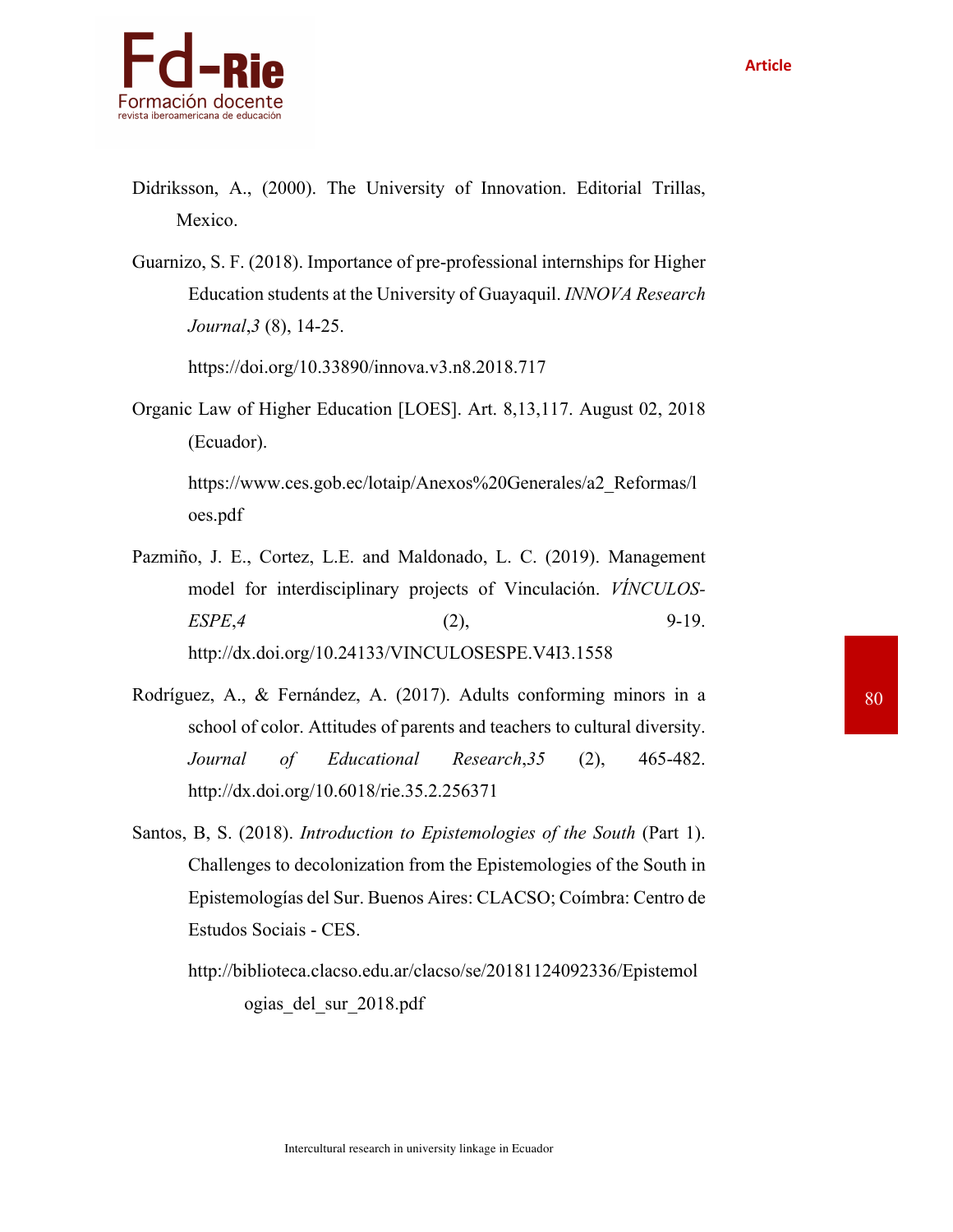

- Sayago, Z. B. (2006). Models of university-basic school collaboration: Implications for professional teaching practices. *Educere*,*10* (33). http://ve.scielo.org/scielo.php?script=sci\_arttext&pid=S1316- 49102006000200014
- Suárez, G. S. and Calatayud, M. M. (2018). Educational model for the formation of the value responsibility in students of the Basic Education career of the Metropolitan University. *Metropolitan Journal of Applied Sciences*,*1* (3), 117-125. http://remca.umet.edu.ec/index.php/REMCA/article/download/62/16 7
- Tapia, E. V. (2020). *PEDAGOGY: dynamics of formation of intercultural research competence in Basic Education*. InblueEditorial. https://inblueeditorial.com/libreria-online/p/dinmica-de-formacin-dela-competencia-investigativa-intercultural-en-la-educacin-bsica
- Tapia, E.V., Reyes, N.C and Frómeta, E (2020). *Pedagogy of knowledge construction: an intercultural perspective*. inBlue Editorial. https://inblueeditorial.com/libreria-online/p/pedagoga-de-laconstruccin-del-conocimiento-cientfico-una-perspectiva-intercultural
- Tapia, E.V, Frómeta, E. and Suárez, A. (2020). The context of the formation of the investigative - intercultural competence in the Basic Education career. *Revista Opuntia Brava,12 (*2), 219-234. http://opuntiabrava.*ult.edu.cu/index.php/opuntiabrava/article/view/1 027*
- Tapia, E.V. and Frómeta, E. (2021). *The levels of systematization of intercultural research competence.* inBlue Editorial. https://static1.squarespace.com/static/5fe7fe332e417d25f7450385/t/